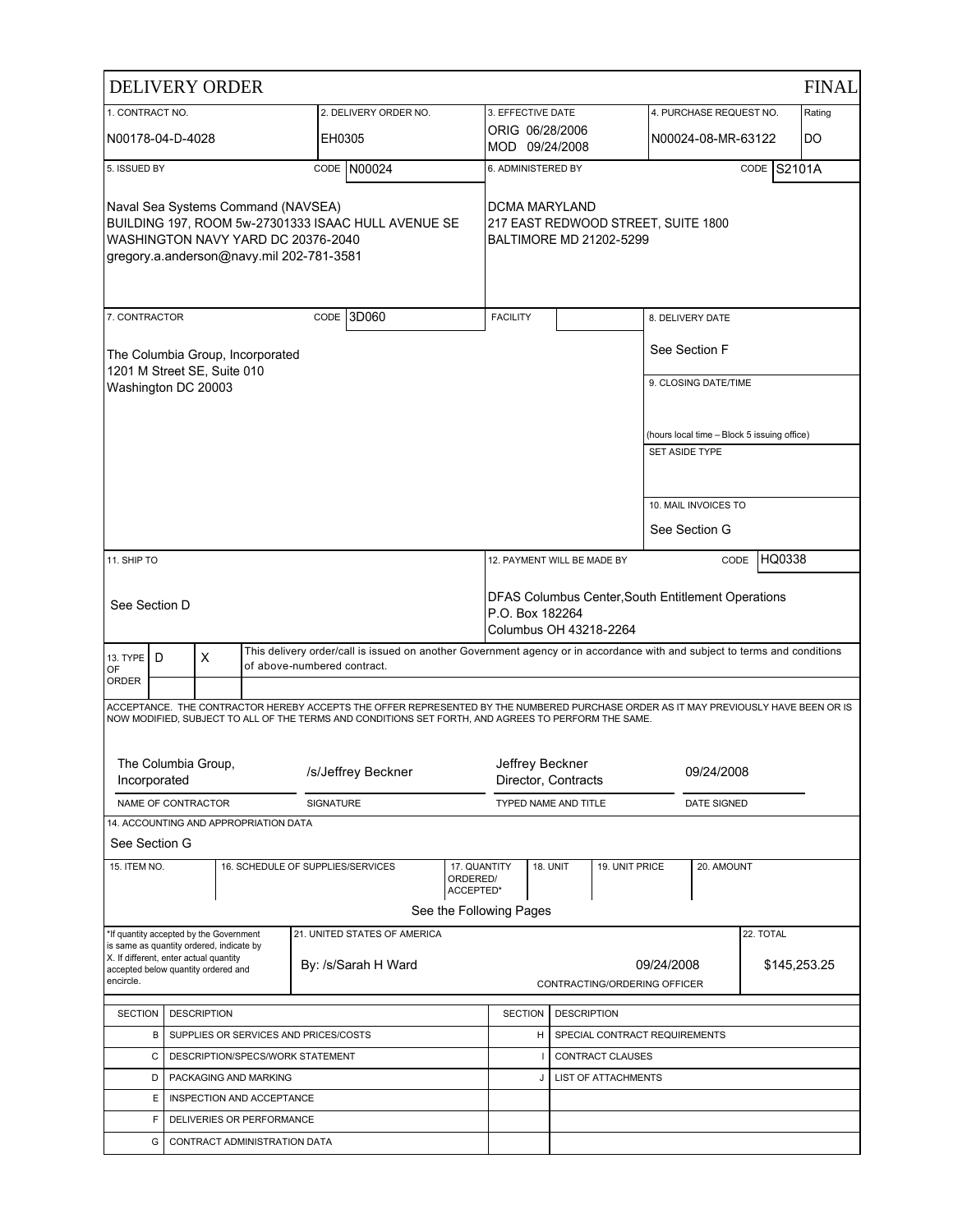| I CONTRACT NO.   | I DELIVERY ORDER NO. | <b>PAGE</b> |
|------------------|----------------------|-------------|
| N00178-04-D-4028 | EH0305               | $2$ of $2$  |

# **GENERAL INFORMATION**

The purposes of this modification 05 to Task Order N00178-04-D-4065 EH03 are to 1) establish SLIN 1005AC for the purpose of funding a cost overrun; 2) transfer cost ceiling from SLIN 1105AA in order to establish and fully fund SLIN 1005AC in the amount of \$11,542.25; 3) update Section F to reflect the period of performance for SLIN 1005AC; 4) incorporate the INVOICING INSTRUCTIONS clause in Section G; 5) update the ALLOTTMENT OF FUNDS clause in Section H; and 6) update the list of Attachments in Section J to reflect the Financial Accounting Data Sheet (FADS) provided with this modification. Accordingly, said Task Order is modified as follows:

1) SECTION B is revised to include the following changes:

a. Established new SLIN 1005AC as follows:

Item Supplies/Services Qty/Unit Est. Cost Fixed Fee CPFF 1005AC Base Period - SEA SEA 05P4 1.0 Lot \$11,542.25 Engineering Support for Damage Control, Fire and Personnel Protection and Recoverability, Task 5 (COST OVERRUN) (Cost only- no fee)

b. Transfered ceiling from Option SLIN 1105AA to SLIN 1005AC in the amount of \$11,542.25 as follows:

| Item                    | <b>Est. Cost</b> |     | <b>Fixed Fee</b> |     | <b>CPFF</b>                |
|-------------------------|------------------|-----|------------------|-----|----------------------------|
| 1105AA                  |                  |     |                  |     |                            |
| From:                   |                  |     |                  |     | \$135,278                  |
| By:                     |                  |     |                  |     | $\overline{\$(11,542.25)}$ |
| $\overline{\text{To:}}$ |                  |     |                  |     | \$123,735.75               |
|                         |                  |     |                  |     |                            |
| 1005AC                  |                  |     |                  |     |                            |
| From:                   |                  | n/a |                  | n/a | n/a                        |
| By:                     |                  |     |                  |     | \$11,542.25                |
| $\overline{\text{To:}}$ |                  |     |                  |     | \$11,542.25                |

2) SECTION F is revised to include the period of performance for SLIN 1005AC as 6/28/2006 - 6/28/2007.

3) SECTION G is revised to incorporate the INVOICING INSTRUCTIONS (NAVSEA) (JAN 2008) clause in order to facilitate submission of invoices via Wide-Area Workflow.

4) SECTION H is revised to update paragraph (c) of the ALLOTTMENT OF FUNDS clause to reflect SLIN 1005AC as fully funded.

5) SECTION J is updated to include new Attachment 3 as follows:

"Attachment 3 - FAD Sheet for Mod 05, \$11,542.25"

6) In accordance with the attached FADS, funding is provided for SLIN 1005AC as follows:

| <b>CLIN/SLIN</b> | MOUNT       |
|------------------|-------------|
| 1005AC           | \$11,542.25 |

7) A conformed copy of this Task Order is attached to this modification for information purposes only.

The total value of the task order remains unchanged. The total amount of funds obligated to the task is hereby increased by \$11542.25 from \$133711.00 to \$145253.25.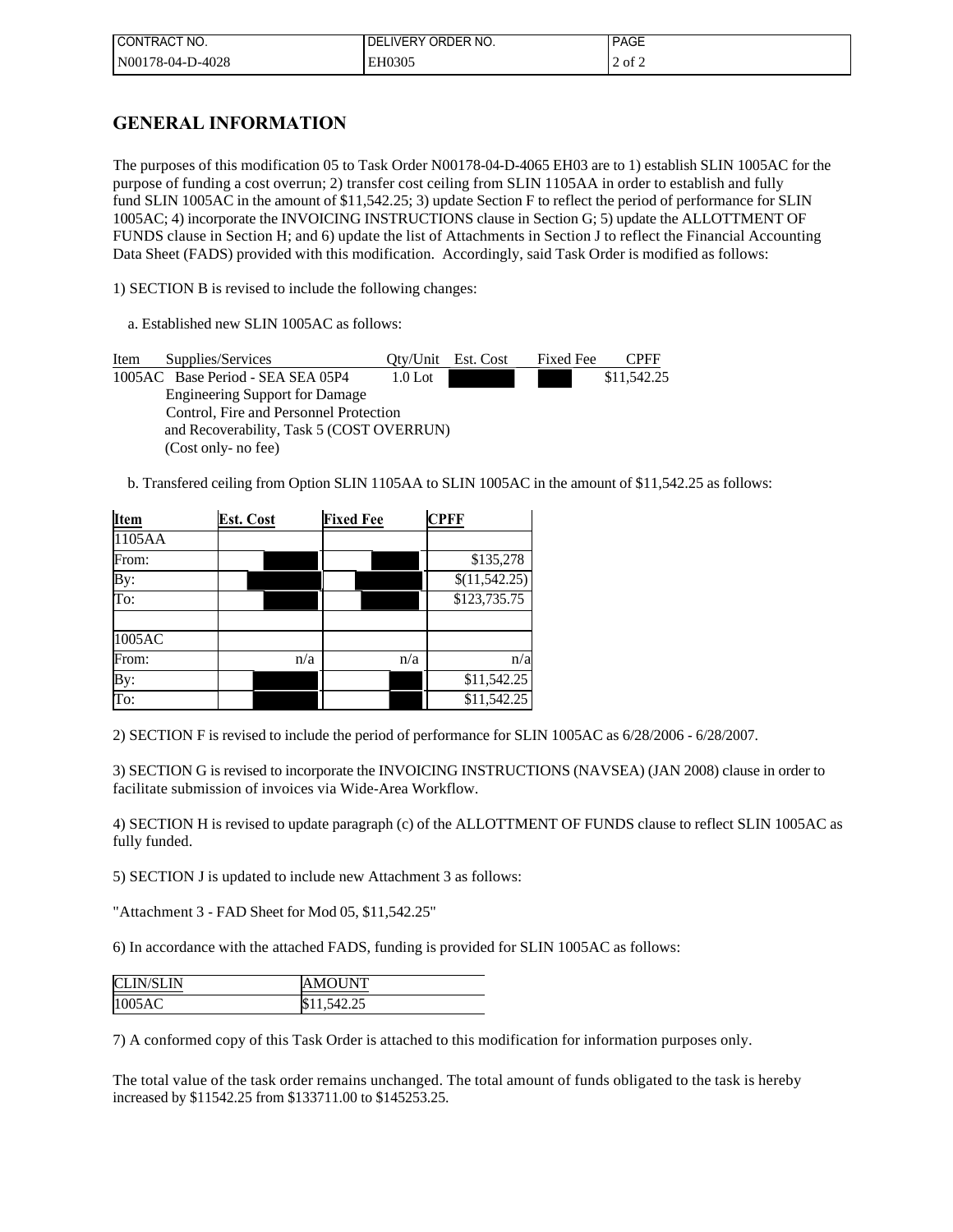| I CONTRACT NO.   | LIVERY ORDER NO.<br>DE | <b>PAGE</b> |
|------------------|------------------------|-------------|
| N00178-04-D-4028 | EH0305                 | of 19       |

# **SECTION B SUPPLIES OR SERVICES AND PRICES**

|      | CLIN - SUPPLIES OR SERVICES                                                                                                                                                                                      |           |                  |                                               |
|------|------------------------------------------------------------------------------------------------------------------------------------------------------------------------------------------------------------------|-----------|------------------|-----------------------------------------------|
|      | For Cost Type Items:                                                                                                                                                                                             |           |                  |                                               |
| Item | Supplies/Services Qty Unit Est. Cost Fixed Fee CPFF                                                                                                                                                              |           | ________________ |                                               |
| 1005 | Base Period - SEA<br>SEA 05P4<br>Engineering<br>Support for<br>Damage Control,<br>Fire and<br>Personnel<br>Protection and<br>Recoverability,<br>Task 5                                                           |           |                  | _ _ _ _ _ _ _ _ _ _ _ _ _ _ _<br>\$142,253.25 |
|      | 1005AA same as 1005 (OPN<br>funded Only)<br>(OPN)                                                                                                                                                                | 1.0 Lot   |                  | \$130,711.00                                  |
|      | 1005AC Base Period - SEA<br>SEA 05P4<br>Engineering<br>Support for<br>Damage Control,<br>Fire and<br>Personnel<br>Protection and<br>Recoverability,<br>Task 5 (COST<br>OVERRUN) (Cost<br>only - no fee)<br>(OPN) | 1.0 Lot   |                  | \$11,542.25                                   |
| 1105 | Option 1 - SEA<br>SEA 05P4<br>Engineering<br>Support for<br>Damage Control,<br>Fire and<br>Personnel<br>Protection and<br>Recoverability,<br>Task 5                                                              |           |                  | \$123,735.75                                  |
|      | 1105AA same as 1105<br>(TBD)<br>Option                                                                                                                                                                           | $1.0$ Lot |                  | \$123,735.75                                  |
| 1205 | Award Term 1 -<br>SEA SEA 05P4<br>Engineering<br>Support for<br>Damage Control,<br>Fire and<br>Personnel<br>Protection and<br>Recoverability,<br>Task 5                                                          |           |                  | \$140,004.00                                  |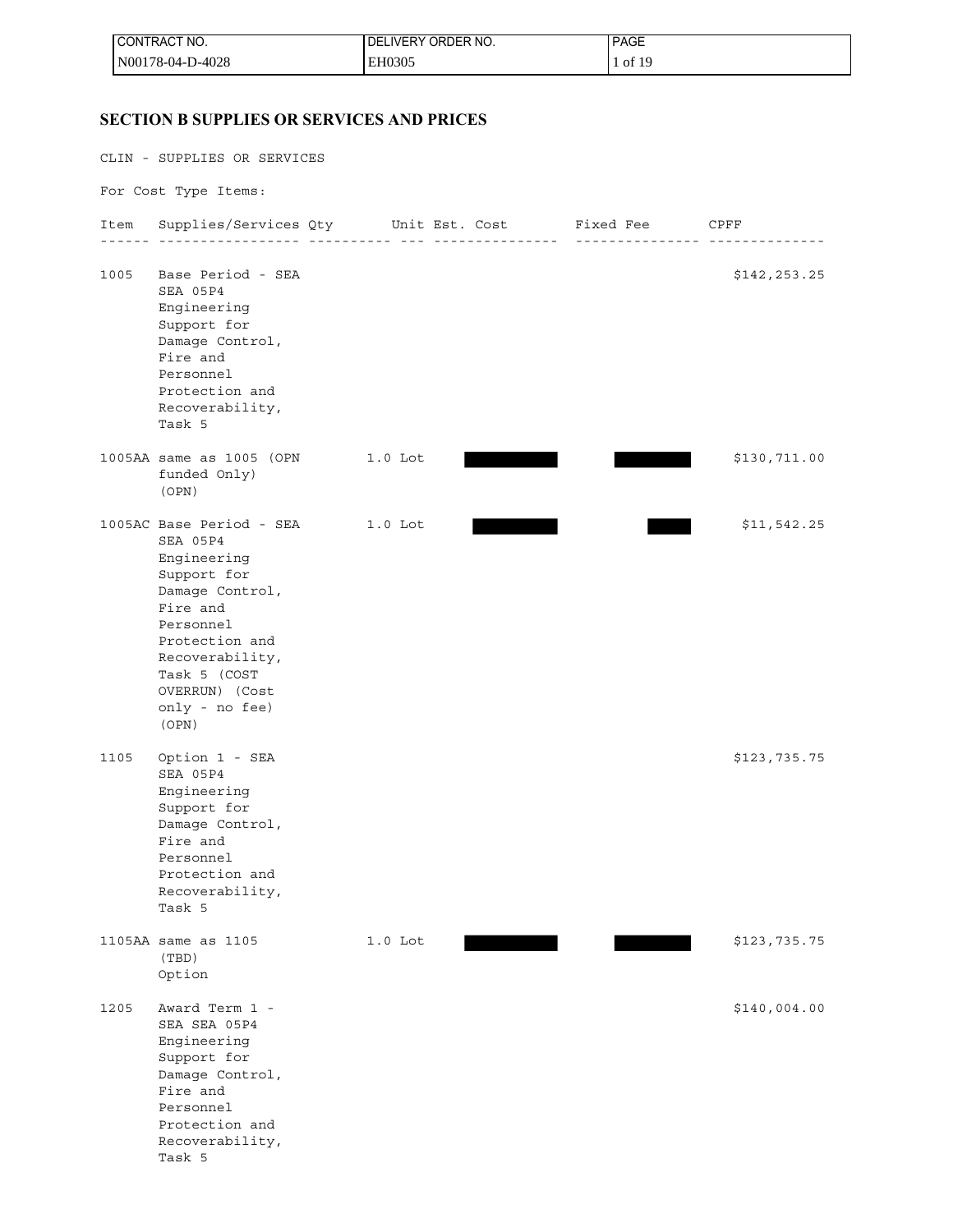| CONTRACT NO.     |                                                                                                                                                         | DELIVERY ORDER NO. |            | PAGE    |              |  |
|------------------|---------------------------------------------------------------------------------------------------------------------------------------------------------|--------------------|------------|---------|--------------|--|
| N00178-04-D-4028 |                                                                                                                                                         | EH0305             |            | 2 of 19 |              |  |
|                  | 1205AA same as CLIN 1205<br>(TBD)<br>Option                                                                                                             | $1.0$ Lot          |            |         | \$140,004.00 |  |
| 1305             | Award Term 2 -<br>SEA SEA 05P4<br>Engineering<br>Support for<br>Damage Control,<br>Fire and<br>Personnel<br>Protection and<br>Recoverability,<br>Task 5 |                    |            |         | \$144,895.00 |  |
|                  | 1305AA same as CLIN 1305<br>(TBD)<br>Option                                                                                                             | $1.0$ Lot          |            |         | \$144,895.00 |  |
| 1405             | Award Term 3 -<br>SEA SEA 05P4<br>Engineering<br>Support for<br>Damage Control,<br>Fire and<br>Personnel<br>Protection and<br>Recoverability,<br>Task 5 |                    |            |         | \$149,958.00 |  |
|                  | 1405AA same as CLIN 1405<br>(TBD)<br>Option                                                                                                             | $1.0$ Lot          |            |         | \$149,958.00 |  |
|                  | For ODC Items:                                                                                                                                          |                    |            |         |              |  |
| Item             | Supplies/Services Qty<br>------------------ ---------- ---                                                                                              | Unit Est. Cost     | .          |         |              |  |
| 3005             | Other Direct<br>Charges in<br>support of SLIN<br>1005                                                                                                   |                    | \$3,000.00 |         |              |  |
|                  | 3005AA same as CLIN 3005<br>(OPN Funded Only)<br>(OPN)                                                                                                  | 1.0 Lot \$3,000.00 |            |         |              |  |
| 3105             | Other Direct<br>Charges in<br>support of SLIN<br>1105                                                                                                   |                    | \$3,000.00 |         |              |  |
|                  | 3105AA same as CLIN 3105 1.0 Lot \$3,000.00<br>(TBD)<br>Option                                                                                          |                    |            |         |              |  |
| 3205             | Other Direct<br>Charges in<br>support of SLIN<br>1205                                                                                                   |                    | \$3,000.00 |         |              |  |
|                  | 3205AA same as CLIN 3205 1.0 Lot \$3,000.00<br>(TBD)                                                                                                    |                    |            |         |              |  |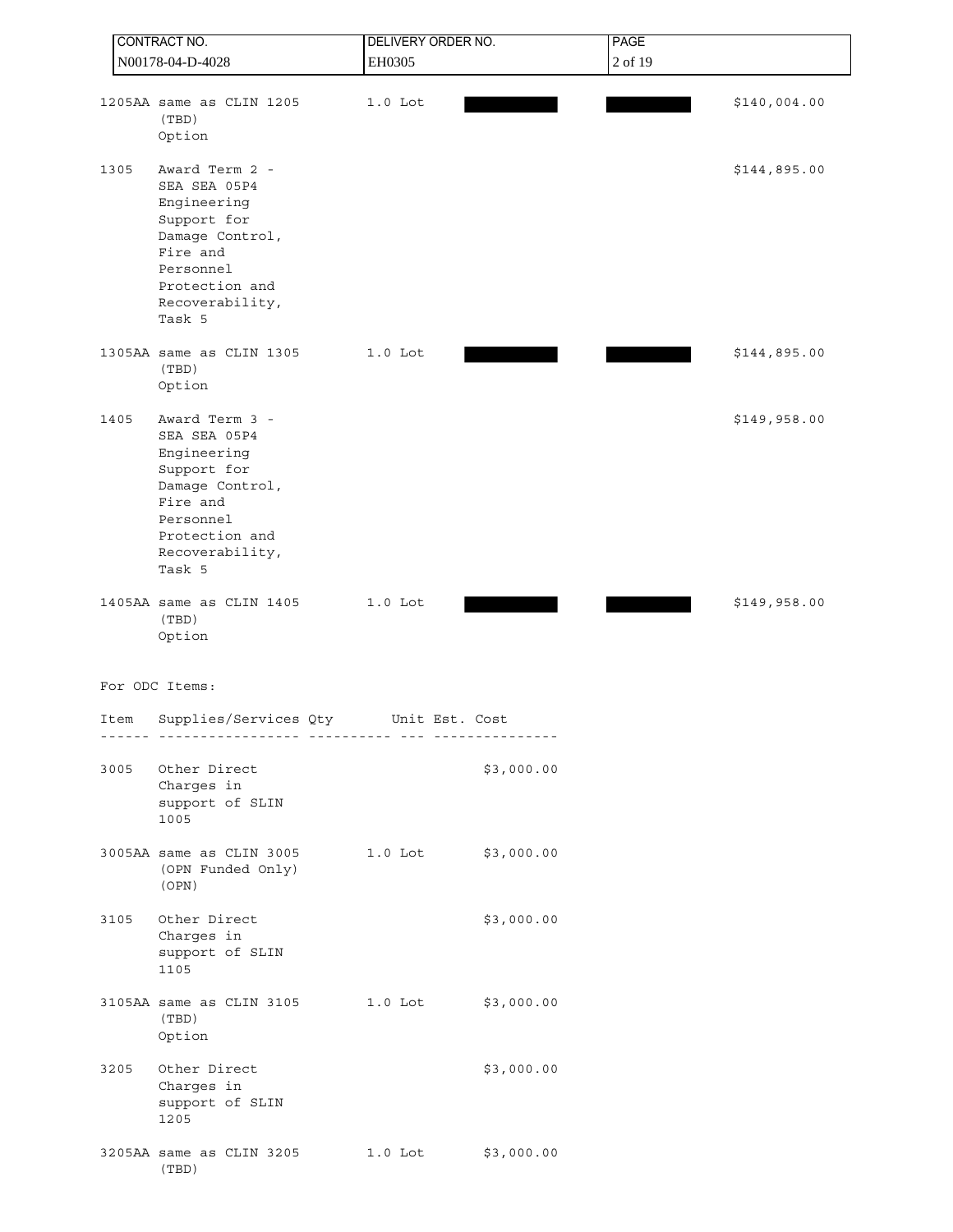|      | CONTRACT NO.                                          | DELIVERY ORDER NO. |            | <b>PAGE</b> |
|------|-------------------------------------------------------|--------------------|------------|-------------|
|      | N00178-04-D-4028                                      | EH0305             |            | 3 of 19     |
|      | Option                                                |                    |            |             |
| 3305 | Other Direct<br>Charges in<br>support of SLIN<br>1305 |                    | \$3,000.00 |             |
|      | 3305AA same as CLIN 3305<br>(TBD)<br>Option           | $1.0$ Lot          | \$3,000.00 |             |
| 3405 | Other Direct<br>Charges in<br>support of SLIN<br>1405 |                    | \$3,000.00 |             |
|      | 3405AA same as CLIN 3405<br>(TBD)<br>Option           | $1.0$ Lot          | \$3,000.00 |             |

NOTE A - Items noted as options are those items to which the option clause in SECTION I-2 applies and which is to be supplied only if and to the extent said option is exercised.

NOTE B: Option Items - Option SLINs (1101AA, 1102AA, 3101AA and 3102AA) to which the option clause in SECTION I-2 applies and which is to be supplied only if and to the extent said option is exercised.

Note C: Award Term Items - Award Term SLINs (1201AA through 1402AA, and 3201AA through 3402AA are designated Award Term line items. Award Terms to which the clause in Section J applies and which is to be supplied only if and to the extent that an award term is earned and retained in accordance with the Award Term Clause and Plan in this task order.

CONTRACT TYPE SUMMARY FOR PAYMENT OFFICE (COST TYPE) (NAVSEA) (FEB 1997)

This entire delivery order is cost type.

#### PAYMENTS OF FEE (S) (COMPLETION) (NAVSEA) (MAY 1993)

(a) For purposes of this contract, "fee" means "target fee" in cost-plus-incentive-fee type contracts, "base fee" in cost-plus-award-fee type contracts, "fixed fee" in cost-plus-fixed-fee type contracts for completion and phase type contracts.

(b) The Government shall make payments to the Contractor, subject to and in accordance with the clause in this contract entitled "FIXED FEE" (FAR 52.216-8) or "INCENTIVE FEE", (FAR 52.216-10), as applicable. Such payments shall be equal to of the allowable cost of each invoice submitted by and payable to the Contractor pursuant to the clause of this contract entitled "ALLOWABLE COST AND PAYMENT" (FAR 52.216-7), subject to the withholding terms and conditions of the "FIXED FEE" or "INCENTIVE FEE" clause, as applicable (percentage of fee is based on fee dollars divided by estimated cost dollars, including facilities capital cost of money). Total fee (s) paid to the Contractor shall not exceed the fee amount(s) set forth in this contract.

(c) In the event of discontinuance of the work under this contract, or any specified phase of the contract, in accordance with the clause of this contract entitled "LIMITATION OF FUNDS" (FAR 52.232-22) or "LIMITATION OF COST" (FAR 52.232-20), as applicable, the fee shall be equitably adjusted by mutual agreement to reflect the diminution of work. If the adjusted fee is less than the sum of all fee payments made to the Contractor under this contract, the Contractor shall repay the excess amount to the Government. If the adjusted fee exceeds all payments made to the Contractor under this contract, the Contractor shall be paid the additional amount, subject to the availability of funds. In no event shall the Government be required to pay the Contractor any amount in excess of the funds obligated under this contract at the time of the discontinuance of work.

(d) Fee(s) withheld pursuant to the terms and conditions of this contract shall not be paid until the contract has been modified to reduce the fee(s) in accordance with paragraph (c) above, or until the Procuring Contracting Officer has advised the paying office in writing that no fee adjustment is required.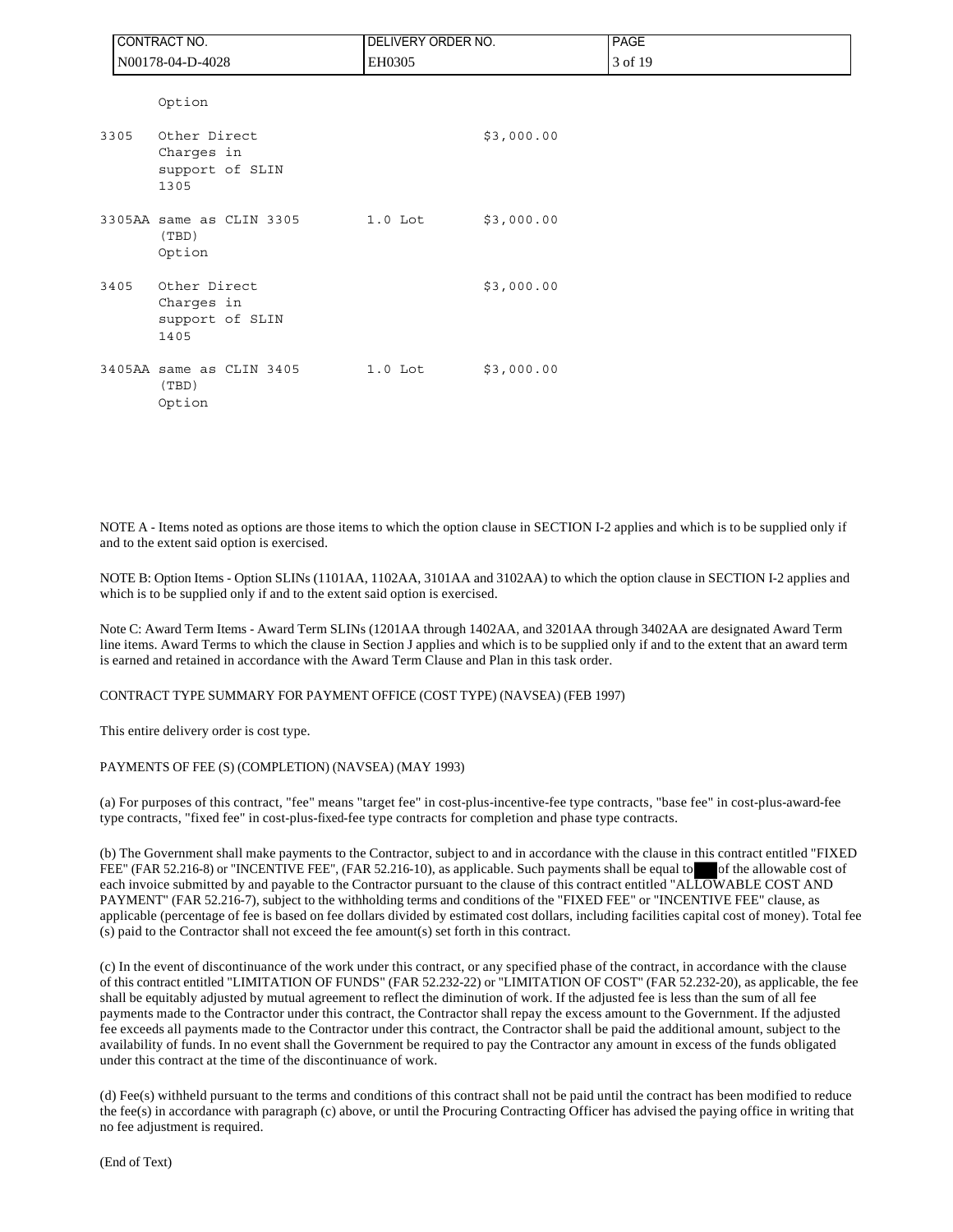| I CONTRACT NO.   | I DELIVERY ORDER NO. | <b>PAGE</b> |
|------------------|----------------------|-------------|
| N00178-04-D-4028 | EH0305               | 4 of 19     |

# **SECTION C DESCRIPTIONS AND SPECIFICATIONS**

## SECTION C DESCRIPTIONS AND SPECIFICATIONS

## GENERAL INFORMATION

## 1. BACKGROUND

The mission of SEA 05P4 is to develop, design, and maintain damage control, fire protection, personnel protection and recoverability capabilities for US Navy ships. SEA 05P4 develops design policy, equipment and system specifications and standards, logistics support, and doctrine for damage control, fire protection, and personnel protection.

## 2. PURPOSE

SEA 05P4 requires engineering support for damage control, fire protection, personnel protection and recoverability. SEA 05P4 also requires support for management of the Firefighting program and other financial matters. These tasks shall be executed in the greater Washington DC metropolitan area. Other sites may be required on an as-directed basis.

## 3. GENERAL

The contractor shall receive, log, and track classified documents.

The contractor shall archive and store copies of all data/deliverables produced.

The contractor shall have an electronic mail capability and have the necessary connectivity to communicate with SEA 05P4 employees. The contractor shall have the capacity to interface via electronic mail and provide internet access for all employees proposed to support the task(s).

The contractor shall provide unclassified conference rooms for holding SEA 05P4 sponsored meetings as required by SEA 05P4. These meetings shall be located within a short commuting distance from the Washington Navy Yard..

The contractor shall ensure that all data/deliverables produced under this task order shall become property of the Government.

The contractor shall attend meetings with the SEA 05P4 Program Office on an occasional basis at the Washington Navy Yard as directed by SEA 05P4. No TDY will be allotted to these meetings.

Travel outside of the National Capitol region may be required of the contractor as directed by SEA 05P4. All travel required will be in accordance with Government Travel Regulations in effect at the time of travel.

## 4. SECURITY REQUIREMENTS

The work under this contract shall be up to the SECRET level for all included tasks. Additionally, all ADP positions required for database support must conform to DOD 5200.2-R requirements (especially those currently defined in Appendix C and K, Change 3, dated February 23, 1996), which identify the National Agency Check guidance and ADP Position Categories. Security Requirements pertaining to "Facility" and "Personnel" are as follows:

## -FACILITY:

a. Capability to store up to SECRET level documents and digital media in secure containers. Does not require classified open storage.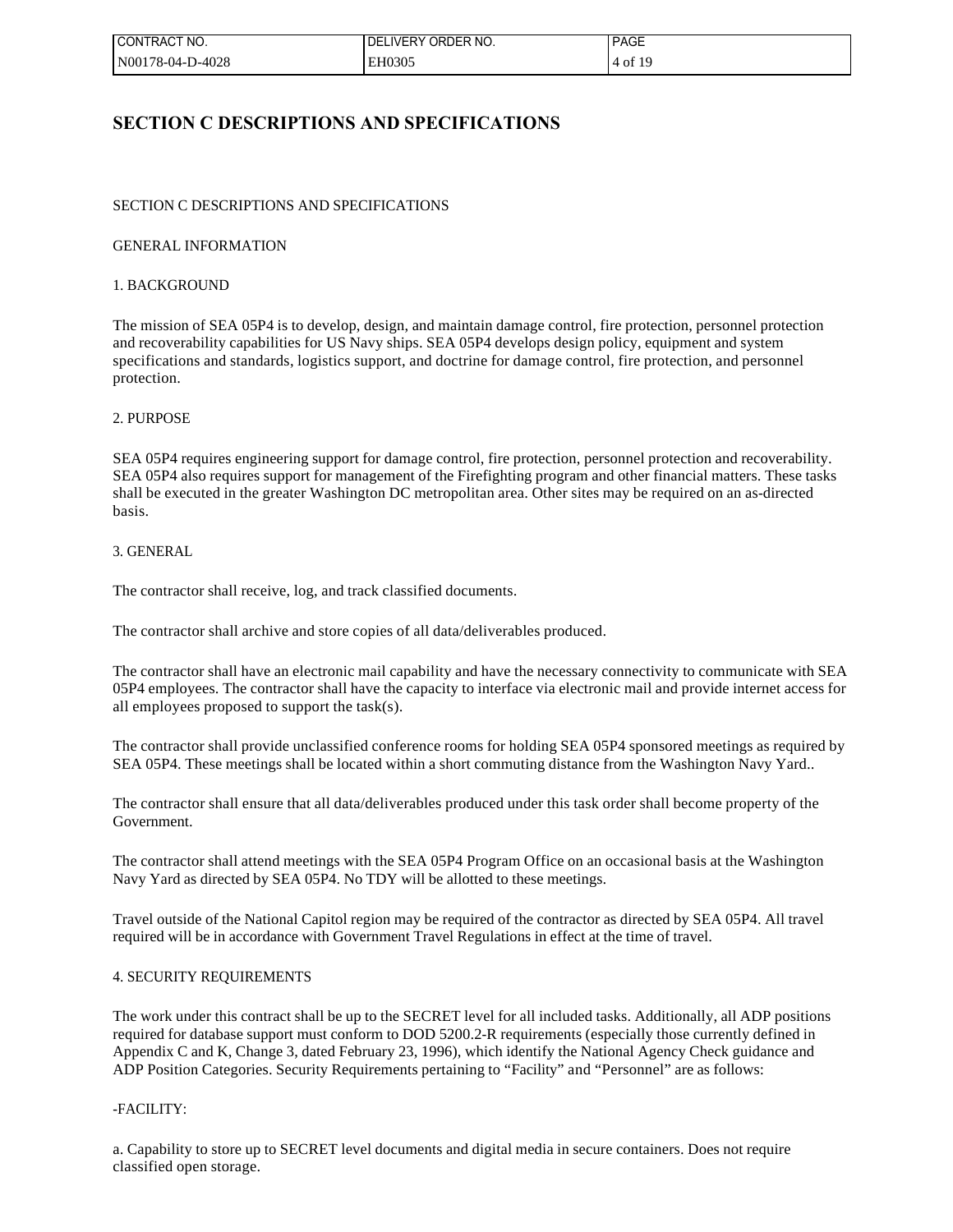| CONTRACT NO.     | I DELIVERY ORDER NO. | <b>PAGE</b> |
|------------------|----------------------|-------------|
| N00178-04-D-4028 | EH0305               | of $19$     |

-PERSONNEL:

a. Personnel to be U.S. citizens (exceptions on a case by case basis).

b. Principal and senior staff to have SECRET clearances. Limited junior staff may also require SECRET clearances.

## 5. TASK AREA

Task 5. Damage Control and Fire Protection Financial Support. The contractor shall provide firefighting and damage control program and budget support for NAVSEA 05P4. This task includes collecting and analyzing data and assisting in development and preparation of status, information and decision briefings, issue papers, and budget documentation by providing technical and financial expertise and recommendations to be used by NAVSEA 05P4.

(The following Items shall be funded with OPN Funds Only)

The contractor shall:

Track program execution data, monitor program costs, provide financial expertise for installation and equipment budget change recommendations and Navy Data Environment (NDE) update recommendations.

Provide financial and technical expertise to support budget and execution year reviews.

Provide data and recommendations to assist in the preparation of Program Objective Memorandum (POM)/Program Review (PR)s and similar POM/PR issue papers, presentations, and reclamas by SEA 05P4. (OPN Issues)

Assist in the preparation and revision of budget exhibits.

Assist in the preparation of responses to data calls.

Track SHIPALTs/Ship Change Documents (SCD's) through the fleet modernization process.

Review and assist in the preparation of SHIPMAIN input.

Provide financial and technical advice to assist SEA 05P4 in developing funding strategies and funding initiatives.

Assist in the coordination of data changes and scheduling adjustments.

Interface with NAVSEA/PEO program offices and OPNAV sponsors to support SEA 05P4 with tracking of commitments, obligations, expenditures, scheduling, and budget issues (OPN issues)

Analyze changes between resource sponsor allocations and requirements.

Provide financial expertise to assist in the Draft responses and/or reclamas to SEA 05P4 budget marks and deficiency statement data calls.

Prepare presentations for a wide range of damage control, fire protection, and personnel protection meetings and conferences as required for resource sponsors, program managers, and others in the financial community.

Coordinate the input and preparation of presentations and back-up material for periodic flag-level reviews.

Provide financial expertise to support frequent data calls and meetings.

The contractor shall have a level of professional understanding of SEA 05P4 programs to be able to respond rapidly, often within 24 hours, with draft responses to detailed, potentially controversial program management and funding issues.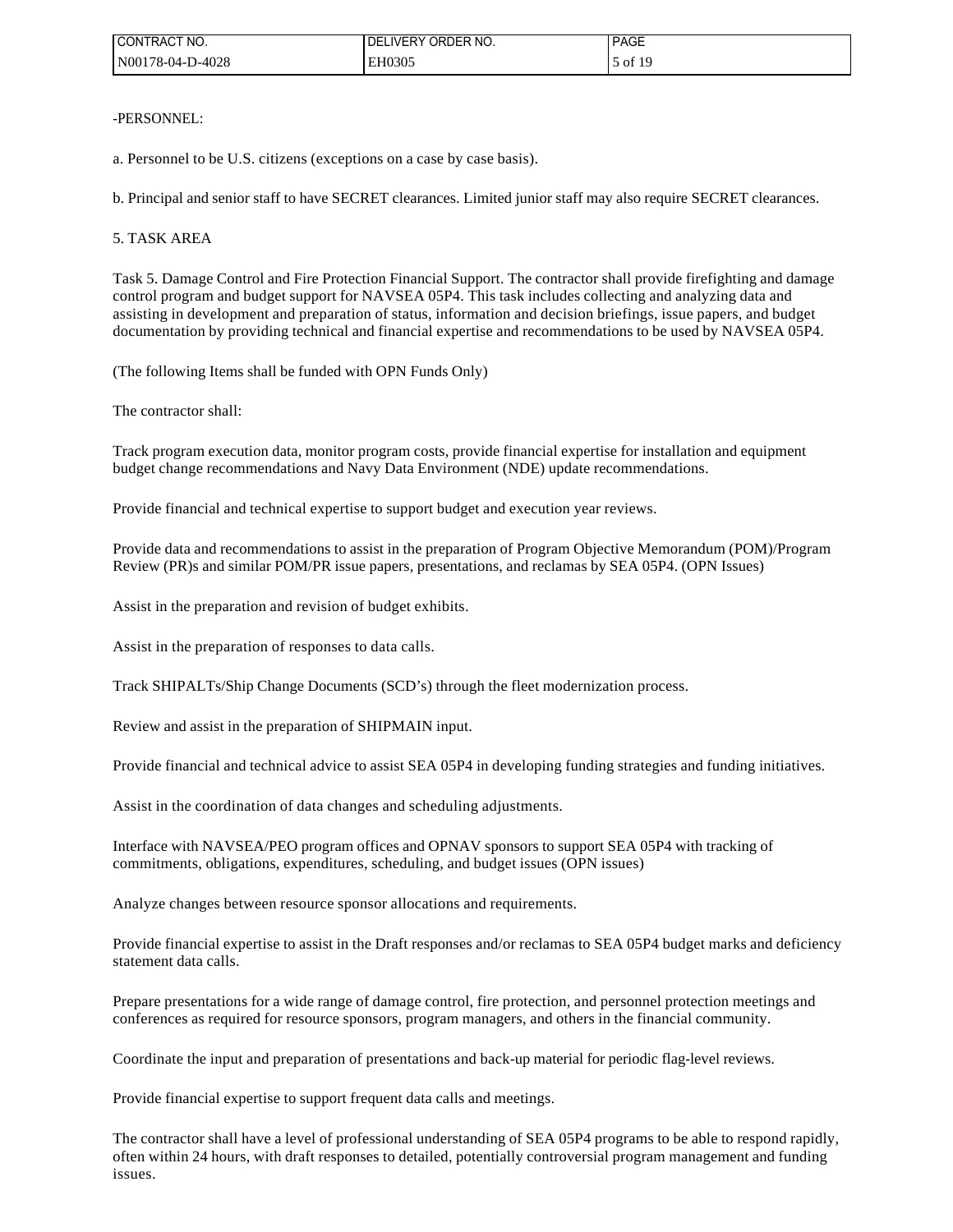| I CONTRACT NO.   | ELIVERY ORDER NO.<br>DEI | <b>PAGE</b> |
|------------------|--------------------------|-------------|
| N00178-04-D-4028 | EH0305                   | $6$ of 19   |

The contractor shall provide analysis and financial expertise for recommendations to assistance in adjusting funding allocations as required in response to marks, unrecognized reclamas, or other program changes. The contractor shall research cost and installation data, provide liaison services with respective program managers and provide recommendations for draft adjustments to installation or equipment budgets.

The contractor shall provide support to identify and resolve unliquidated obligations and outstanding commitments impacting funding reconciliation. Provide liaison with respective program offices and points of contact to assist SEA 05p4 in validating obligation phasing plans and ensuring compliance with NAVCOMPT obligation benchmarks.

The contractor shall work on site at NAVSEA headquarters (WNY) during periods of high budget or planning activity. As a minimum, approximately one week in January (President's budget) and September (OSD budget), and two weeks in June (NAVCOMPT budget) shall be expected.

The contractor shall travel in the continental U.S. for SEA 05P4 program reviews and conferences. Travel requirements are estimated at two trips per year (each trip consisting of one day on site, and one to two travel days), and one two-day to three-day conference with two associated travel days.

-------------------------------------------------------------------------------------------------------

(The following Items shall be funded with O&MN Funds Only)

The contractor shall:

Provide data and recommendations to assist in the preparation of Program Objective Memorandum (POM)/Program Review (PR)s and similar POM/PR issue papers, presentations, and reclamas by SEA 05P4. (O&MN Issues)

Assist SEA 05P4 with tracking of commitments, obligations and expenditures.(OM&N issues).

Deliverables

5.1 Ship installation schedules and fielding plans

5.2 Program Objective Memorandum (POM) and Program Review (PR) issue papers

5.3 Budget exhibits and supporting excel spreadsheets

5.4 Navy Data Environment (NDE) and SHIPMAIN updates and changes

5.5 Program milestone/status charts

5.6 Briefing materials

5.7 Travel reports (as applicable).

\*\*\*\*\*\*\*\*\*\*\*\*\*\*\*\*\*\*\*\*\*\*\*\*\*\*\*\*\*\*\*\*\*\*\*\*\*\*\*\*\*\*\*\*\*\*\*\*\*\*\*\*\*\*\*\*\*\*\*\*\*\*\*\*\*\*\*\*\*\*\*\*\*\*\*\*\*\*\*\*\*\*\*\*\*\*\*\*\*

NAVSEA CAAS Study Team Review of Task Order No. N00178-04-D-4028-EH03 – Determination: Labor – 100% CAAS, 0% Non-CAAS. ODCs - 100% Non-CAAS.

Justification: On 28 June 2006, NAVSEA CAAS Study Team PCO Pete E. Richmond reviewed the requirements addressed within subject Task Order.

During the review it was determined that the labor requirements addressed within the subject task order are 100% CAAS as defined within Public Law 10 U.S.C., Section 2212.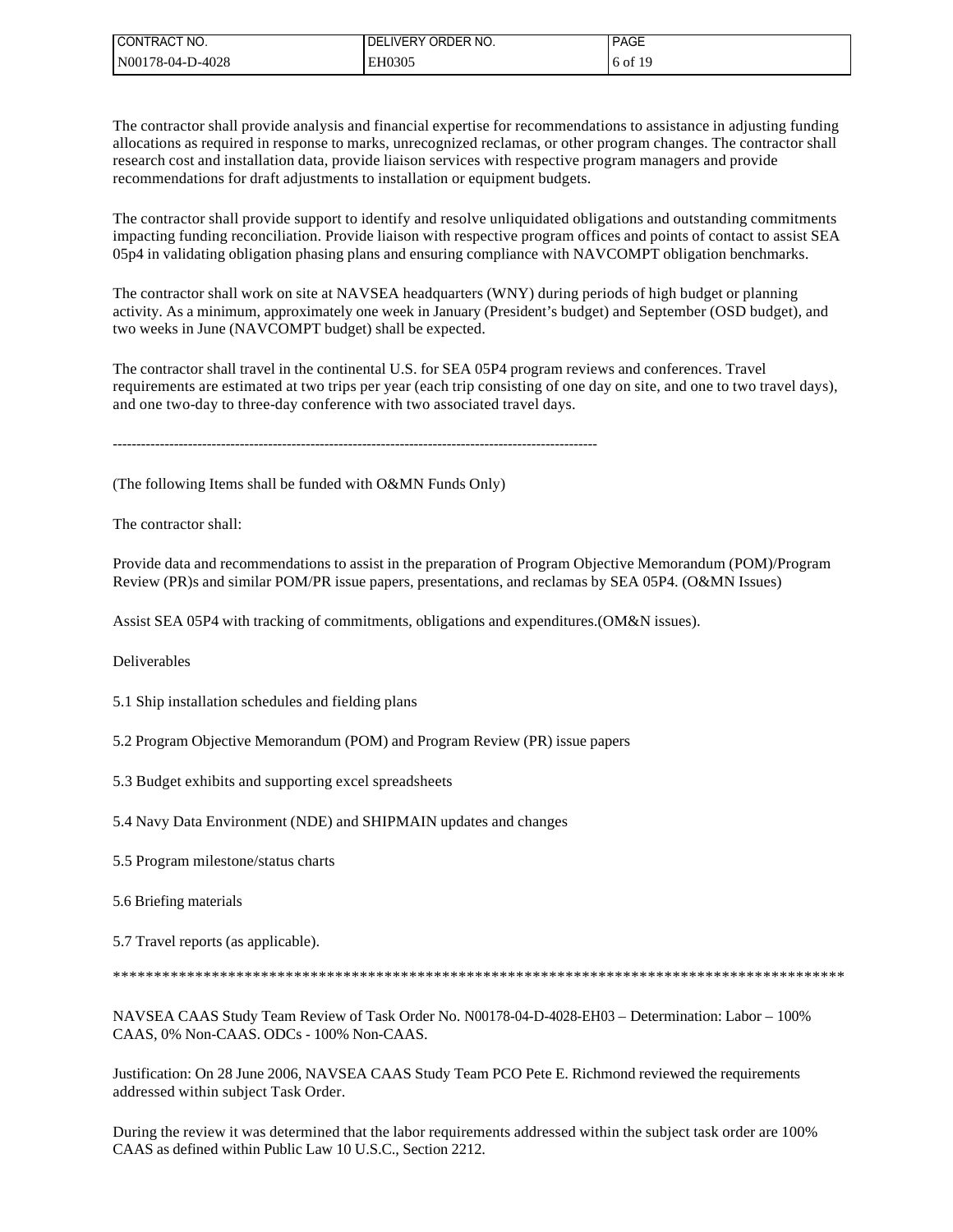| ! CONTRACT NO.   | I DELIVERY ORDER NO. | <b>PAGE</b> |
|------------------|----------------------|-------------|
| N00178-04-D-4028 | EH0305               | of 19       |

# **SECTION D PACKAGING AND MARKING**

Section D - Packaging and Marking shall be in accordance with IDIQ contract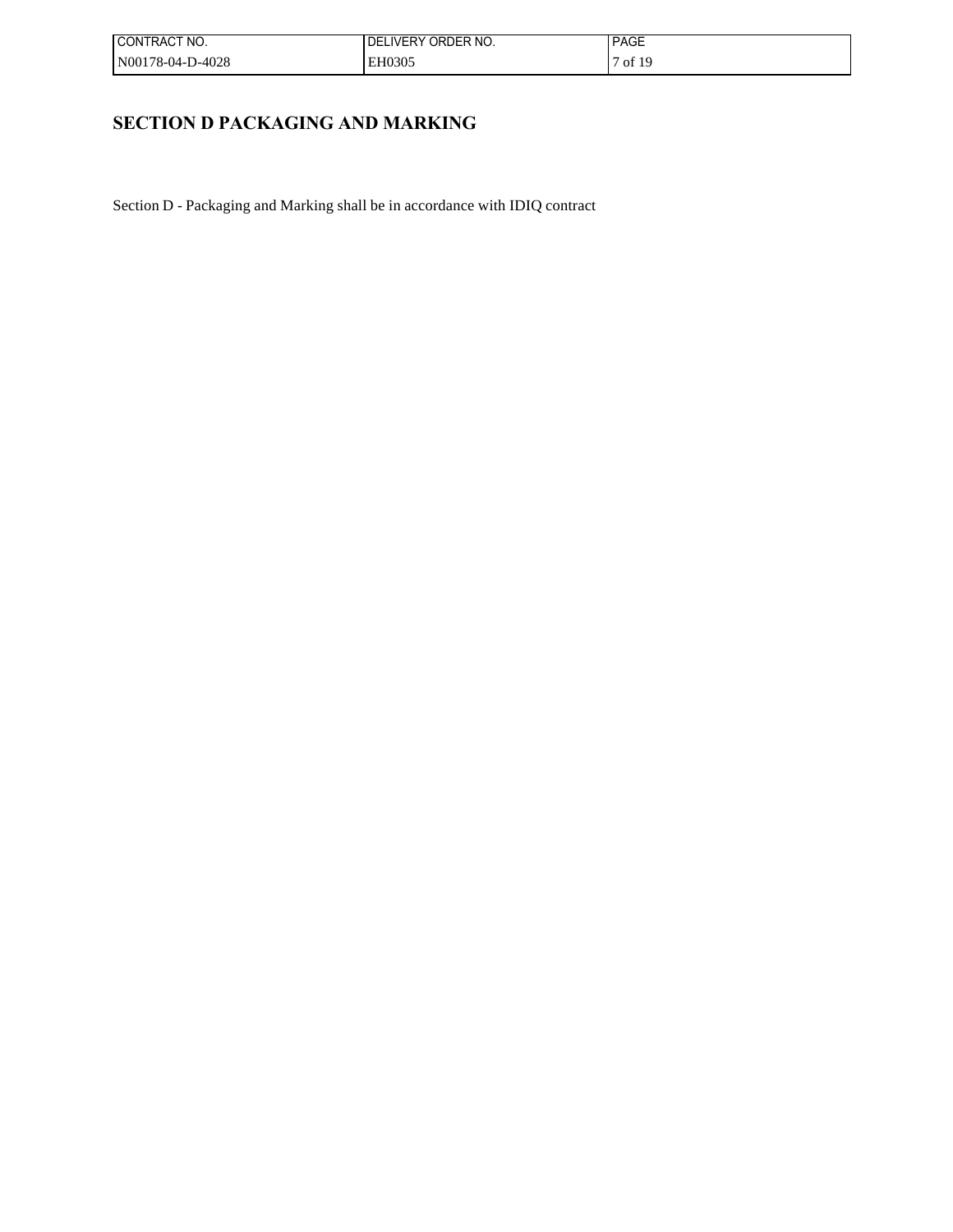| ! CONTRACT NO.   | I DELIVERY ORDER NO. | <b>PAGE</b> |
|------------------|----------------------|-------------|
| N00178-04-D-4028 | EH0305               | 8 of 19     |

# **SECTION E INSPECTION AND ACCEPTANCE**

Section E Inspection and Acceptance shall be accordance with the IDIQ contract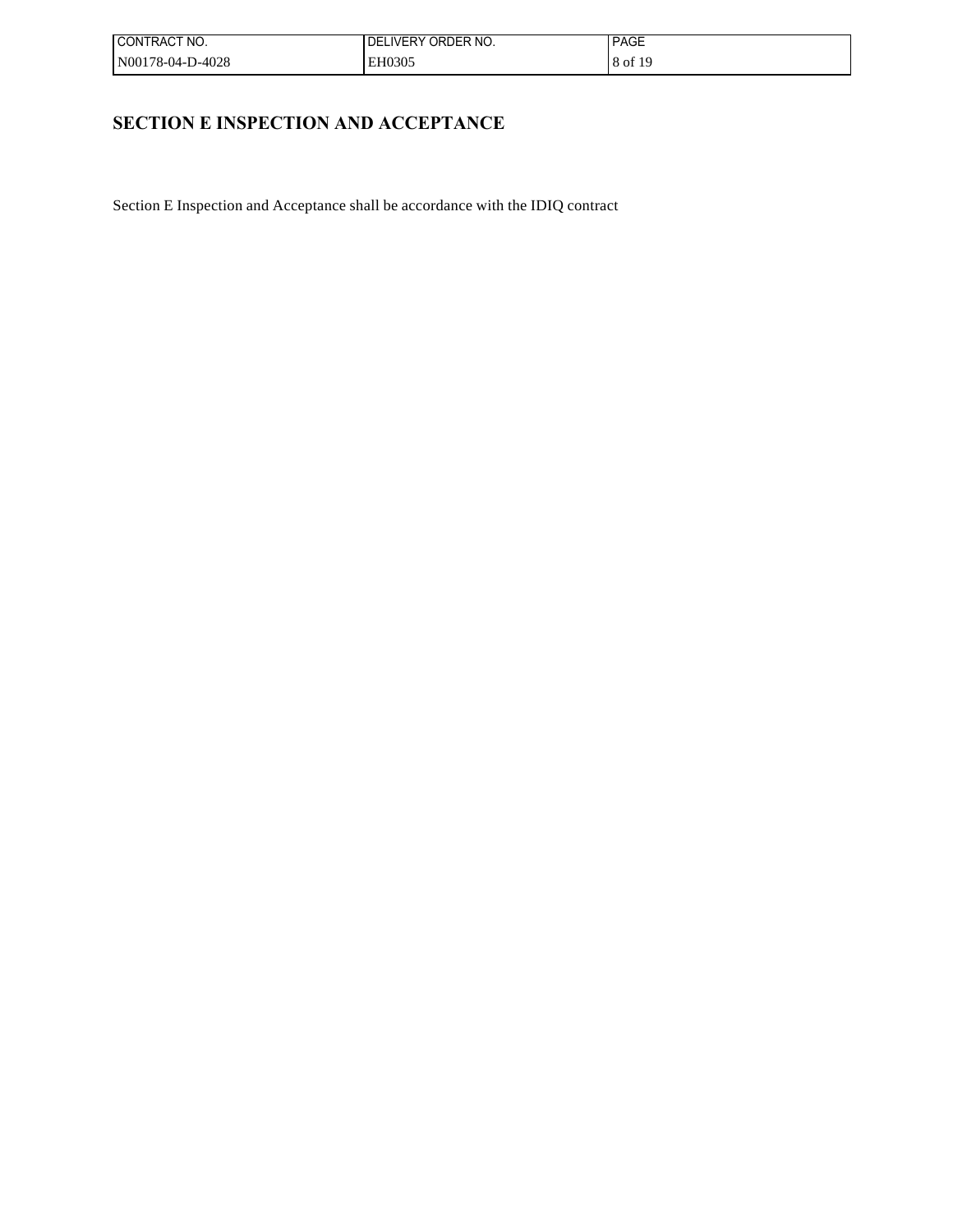| I CONTRACT NO.   | I DELIVERY ORDER NO. | <b>PAGE</b> |
|------------------|----------------------|-------------|
| N00178-04-D-4028 | EH0305               | 9 of 19     |

# **SECTION F DELIVERABLES OR PERFORMANCE**

#### CLIN - DELIVERIES OR PERFORMANCE

The periods of performance for the following firm items are from date of task order award through 12 months thereafter, estimated at:

| 1005AA | $6/28/2006 - 6/28/2007$ |  |
|--------|-------------------------|--|
| 1005AC | $6/28/2006 - 6/28/2007$ |  |
| 3005AA | $6/28/2006 - 6/28/2007$ |  |

The period of performance for the following option items are from date of option exercise through 12 months thereafter, estimated at:

| 1105AA | $10/1/2006 - 9/30/2007$ |  |
|--------|-------------------------|--|
| 3105AA | $10/1/2006 - 9/30/2007$ |  |

The period of performance for the following award-term items are from date of option exercise through 12 months thereafter, estimated at:

| $10/1/2007 - 9/30/2008$            |  |
|------------------------------------|--|
| $10/1/2008 - 9/30/2009$<br>1305AA  |  |
| $10/1/2009 - 9/30/2010$<br>1405AA  |  |
| $10/1/2007 - 9/30/2008$<br>3205AA  |  |
| $10/1/2008 - 11/27/2009$<br>3305AA |  |
| $10/1/2009 - 9/30/2010$<br>3405AA  |  |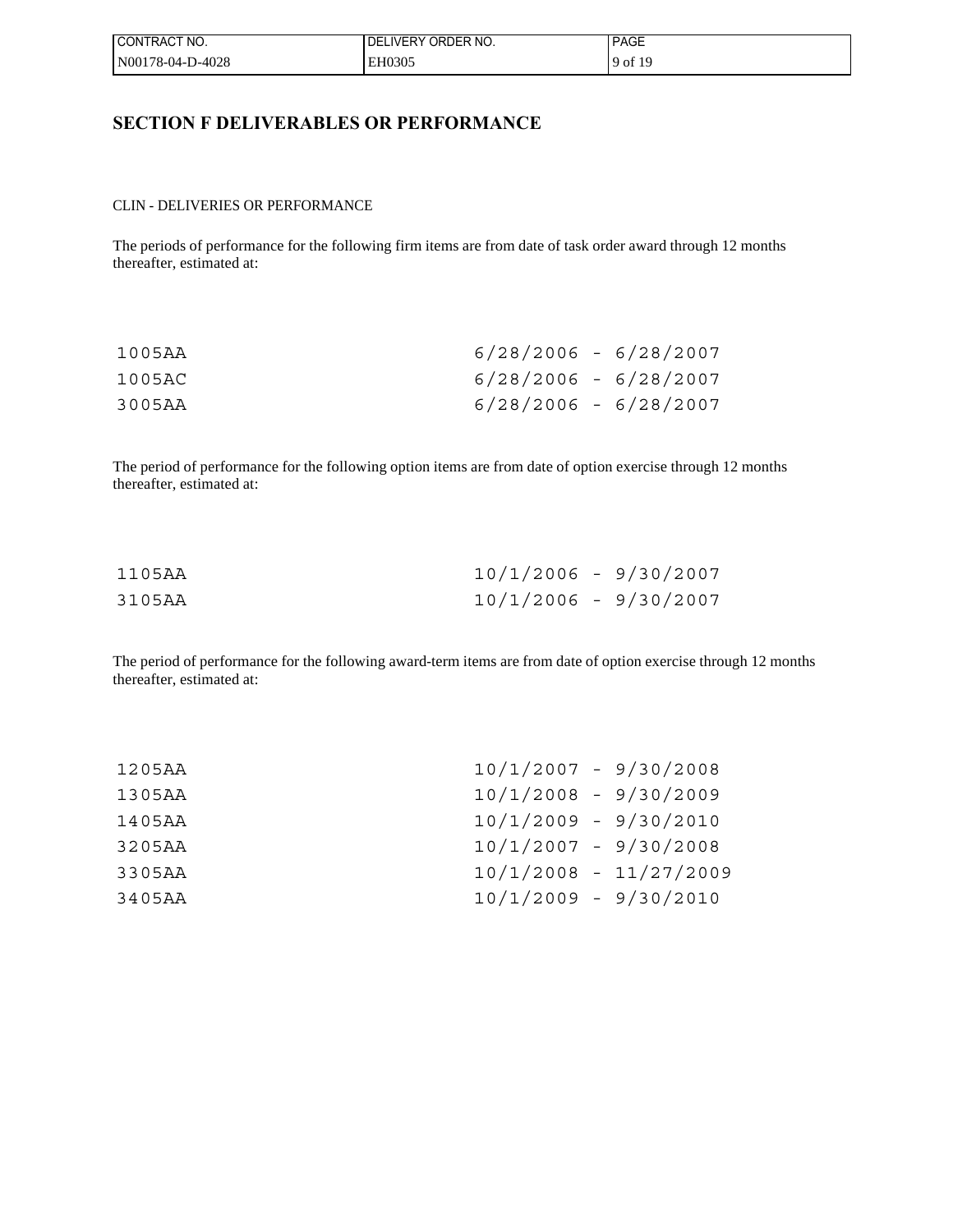| I CONTRACT NO.   | <b>DELIVERY</b><br>' ORDER NO. | <b>PAGE</b> |
|------------------|--------------------------------|-------------|
| N00178-04-D-4028 | EH0305                         | 10 of 19    |

# **SECTION G CONTRACT ADMINISTRATION DATA**

Task Order Manager Douglas Barylski, SEA 05P4 1333 Isaac Hull Ave, SE Washington, DC 20376 douglas.barylski@navy.mil 202-781-3612

# **INVOICE INSTRUCTIONS (NAVSEA) (JAN 2008)**

(a) In accordance with the clause of this contract entitled "ELECTRONIC SUBMISSION OF PAYMENT REQUESTS" (DFARS 252.232-7003), the Naval Sea Systems Command (NAVSEA) will utilize the DoD Wide Area Workflow Receipt and Acceptance (WAWF) system to accept supplies/services delivered under this contract. This web-based system located at [https://wawf.eb.mil](https://wawf.eb.mil/) provides the technology for government contractors and authorized Department of Defense (DoD) personnel to generate, capture and process receipt and payment-related documentation in a paperless environment. Invoices for supplies/services rendered under this contract shall be submitted electronically through WAWF. Submission of hard copy DD250/invoices may no longer be accepted for payment.

(b) It is recommended that the person in your company designated as the Central Contractor Registration (CCR) Electronic Business (EB) Point of Contact and anyone responsible for the submission of invoices, use the online training system for WAWF at [http://wawftraining.com.](http://wawftraining.com/) The Vendor, Group Administrator (GAM), and sections marked with an asterisk in the training system should be reviewed. Vendor Quick Reference Guides also are available at <http://acquisition.navy.mil/navyaos/content/view/full/3521/>. The most useful guides are "Getting Started for Vendors" and "WAWF Vendor Guide".

(c) The designated CCR EB point of contact is responsible for activating the company's CAGE code on WAWF by calling 1-866-618-5988. Once the company is activated, the CCR EB point of contact will self-register under the company's CAGE code on WAWF and follow the instructions for a group administrator. After the company is set-up on WAWF, any additional persons responsible for submitting invoices must self-register under the company's CAGE code at [https://wawf.eb.mil.](https://wawf.eb.mil/)

(d) The contractor shall use the following document types, DODAAC codes and inspection and acceptance locations when submitting invoices in WAWF:

Type of Document (*contracting officer check all that apply*)

Invoice (FFP Supply & Service)

Invoice and Receiving Report Combo (FFP Supply)

Invoice as 2-in-1 (FFP Service Only)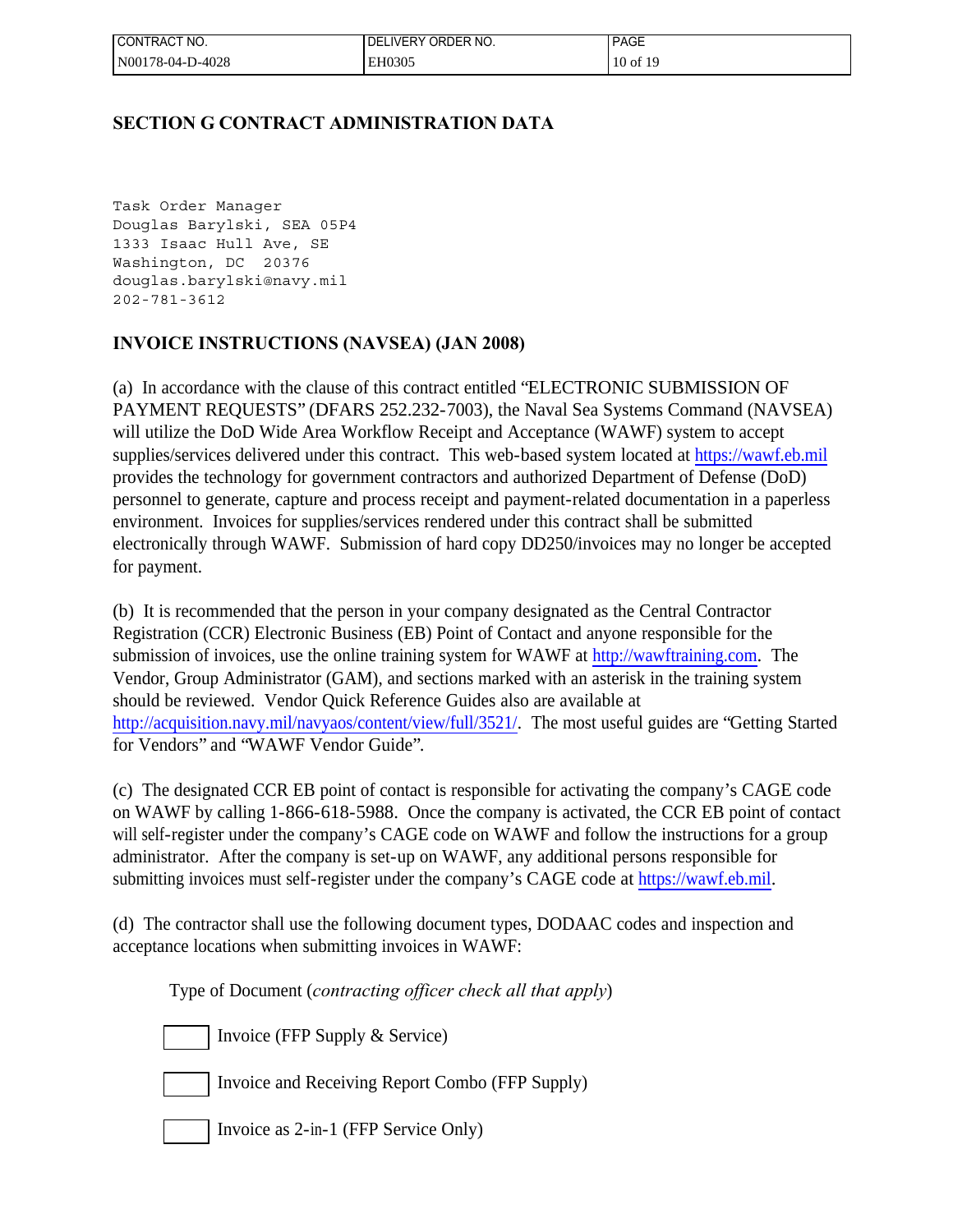| ' CONTRACT NO.   | I DELIVERY ORDER NO. | <b>PAGE</b> |
|------------------|----------------------|-------------|
| N00178-04-D-4028 | EH0305               | 11 of 19    |

 $X \mid \text{Cost Vouter (Cost Reinburable, T&M, LH, or FPI)}$ 

Receiving Report (FFP, DD250 Only)

DODAAC Codes and Inspection and Acceptance Locations (*contracting officer complete appropriate information as applicable*)

| N00024        |
|---------------|
| S2101A        |
| HQ0338        |
| N00024        |
| N00024        |
| N00024        |
| N00024        |
| <b>HAA391</b> |
| N/A           |
| N00024        |
| N00024        |
|               |

Attachments created in any Microsoft Office product may be attached to the WAWF invoice, e.g., backup documentation, timesheets, etc. Maximum limit for size of each file is 2 megabytes. Maximum limit for size of files per invoice is 5 megabytes.

(e) Before closing out of an invoice session in WAWF, but after submitting the document(s), you will be prompted to send additional email notifications. Click on "Send More Email Notification" and add the acceptor/receiver email addresses noted below in the first email address block, and add any other additional email addresses desired in the following blocks. This additional notification to the government is important to ensure that the acceptor/receiver is aware that the invoice documents have been submitted into WAWF.

| <b>Send Additional Email Notification To:</b> |
|-----------------------------------------------|
| douglas.barylski@navy.mil                     |
| dcaa-fao6701@dcaa.mil                         |

(f) The contractor shall submit invoices/cost vouchers for payment per contract terms and the government shall process invoices/cost vouchers for payment per contract terms. Contractors approved by DCAA for direct billing will submit cost vouchers directly to DFAS via WAWF. Final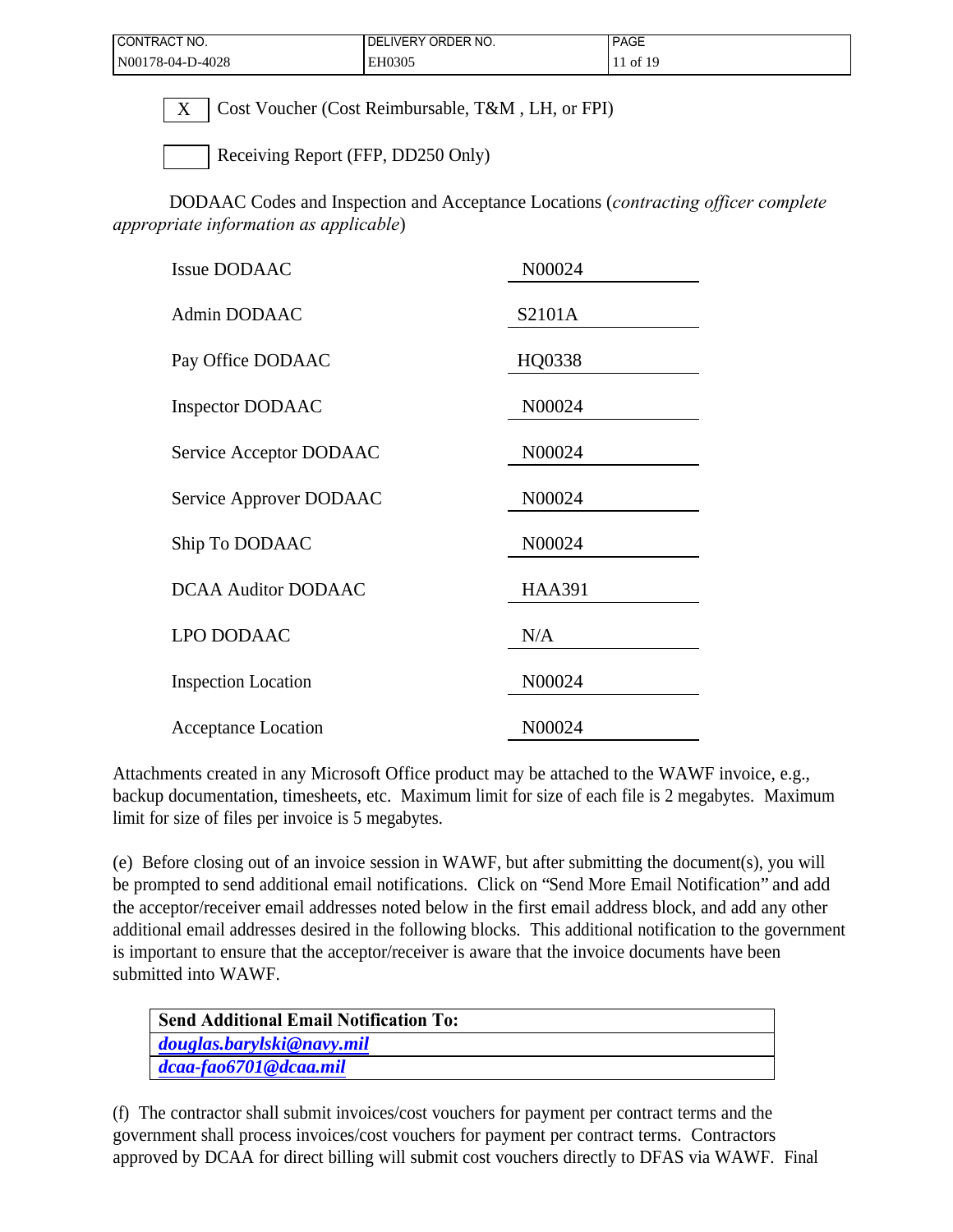| I CONTRACT NO.   | I DELIVERY ORDER NO. | <b>PAGE</b> |
|------------------|----------------------|-------------|
| N00178-04-D-4028 | EH0305               | 12 of 19    |

voucher submission will be approved by the ACO.

(g) The WAWF system has not yet been implemented on some Navy programs; therefore, upon written concurrence from the cognizant Procuring Contracting Officer, the Contractor is authorized to use DFAS's WInS for electronic end to end invoicing until the functionality of WInS has been incorporated into WAWF.

(h) If you have any questions regarding WAWF, please contact the WAWF helpdesk at the above 1- 866 number or the NAVSEA WAWF point of contact Margaret Morgan at (202) 781-4815 or [margaret.morgan@navy.mil.](mailto:margaret.morgan@navy.mil)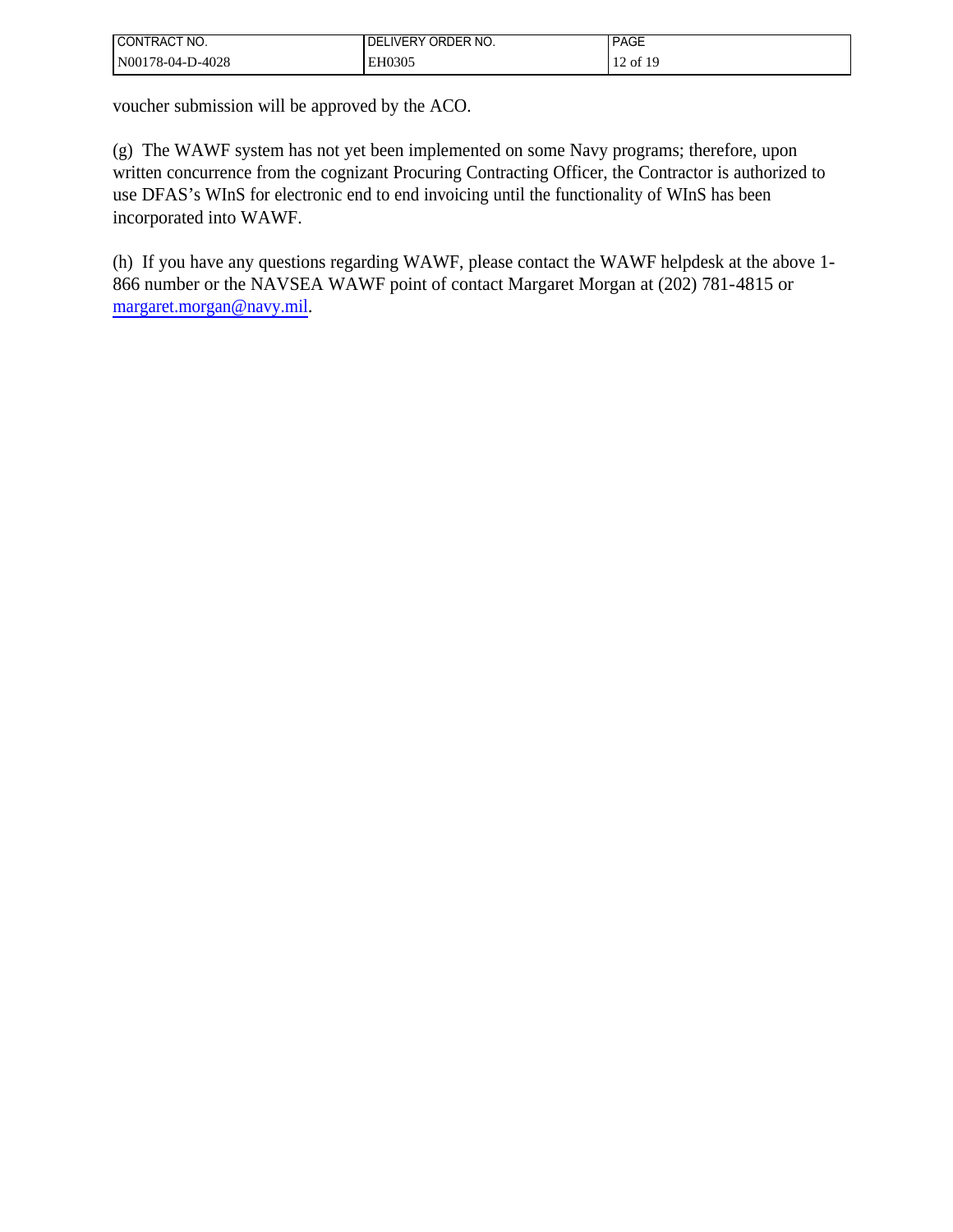| I CONTRACT NO.   | I DELIVERY ORDER NO. | <b>PAGE</b> |
|------------------|----------------------|-------------|
| N00178-04-D-4028 | EH0305               | 13 of 19    |

# **SECTION H SPECIAL CONTRACT REQUIREMENTS**

## NAVSEA 5252.232-9104 -- ALLOTMENT OF FUNDS (MAY 1993)

(a) This task order is incrementally funded with respect to both cost and fee. The amount(s) presently available and allotted to this task order for payment of fee for incrementally funded contract line item number/contract subline item number (CLIN/SLIN), subject to the clause entitled "FIXED FEE" (FAR 52.216-8) or "INCENTIVE FEE" (FAR 52.216- 10), as appropriate, is specified below. The amount(s) presently available and allotted to this task order for payment of cost for incrementally funded CLINs/SLINs is set forth below. As provided in the clause of this contract entitled "LIMITATION OF FUNDS" (FAR 52.232-22), the CLINs/SLINs covered thereby, and the period of performance for which it is estimated the allotted amount(s) will cover are as follows:

|             | <b>ALLOTTED</b>                   |                        |             |      |          |
|-------------|-----------------------------------|------------------------|-------------|------|----------|
| <b>ITEM</b> | <b>ALLOTTED</b><br><b>TO COST</b> | <b>TO FIXED</b><br>FEE | <b>PFFT</b> | M/HS | EST. POP |

(b) The parties contemplate that the Government will allot additional amounts to this contract from time to time for the incrementally funded CLINs/SLINs by unilateral task order modification, and any such modification shall state separately the amount(s) allotted for cost, the amount(s) allotted for fee, the CLINs/SLINs covered thereby, and the period of performance which the amount(s) are expected to cover.

(c) CLIN(s)/SLIN(s) 1005AA, 3005AA are fully funded and performance under CLIN(s)/SLIN(s) is subject to the clause of this contract entitled "LIMITATION OF COST" (FAR 52.232-20) or "LIMITATION OF COST (FACILITIES)" (FAR 52.232-21), as applicable.

(d) The Contractor shall segregate costs for the performance of incrementally funded CLINs/SLINs from the costs of performance of fully funded CLINs/SLINs.

## AWARD TERM CLAUSE

In addition to the terms set forth elsewhere in the contract, the contractor may earn award term periods. This task order includes a base period, an option period, and three award term periods. If scores are sufficient during the base period, the contractor earns the first award term period; if scores are sufficient during the option period, the contractor earns award term 2; if scores are sufficient during the award term 1, the contractor earns award term 3.

## (a) Award Term

The award-term concept is an incentive that permits extension of the contract beyond the base and first option periods of performance for superior performance.

## (b) Term Points

Points are awarded during each evaluation period on the basis of the contractor's performance. For each evaluation period, the award term plan specifies a minimum number of points that are required for a term extension. If at any point, an extension is not earned, the contractor will be ineligible for all future extensions.

## (c) Monitoring of Performance

The Award Term Review Board (ATRB) will continually monitor the contractor's performance. The ATRB recommends an award term to the TDO, who makes the final decision on the award-term amount on the basis of the contractor's performance during the award-term evaluation period.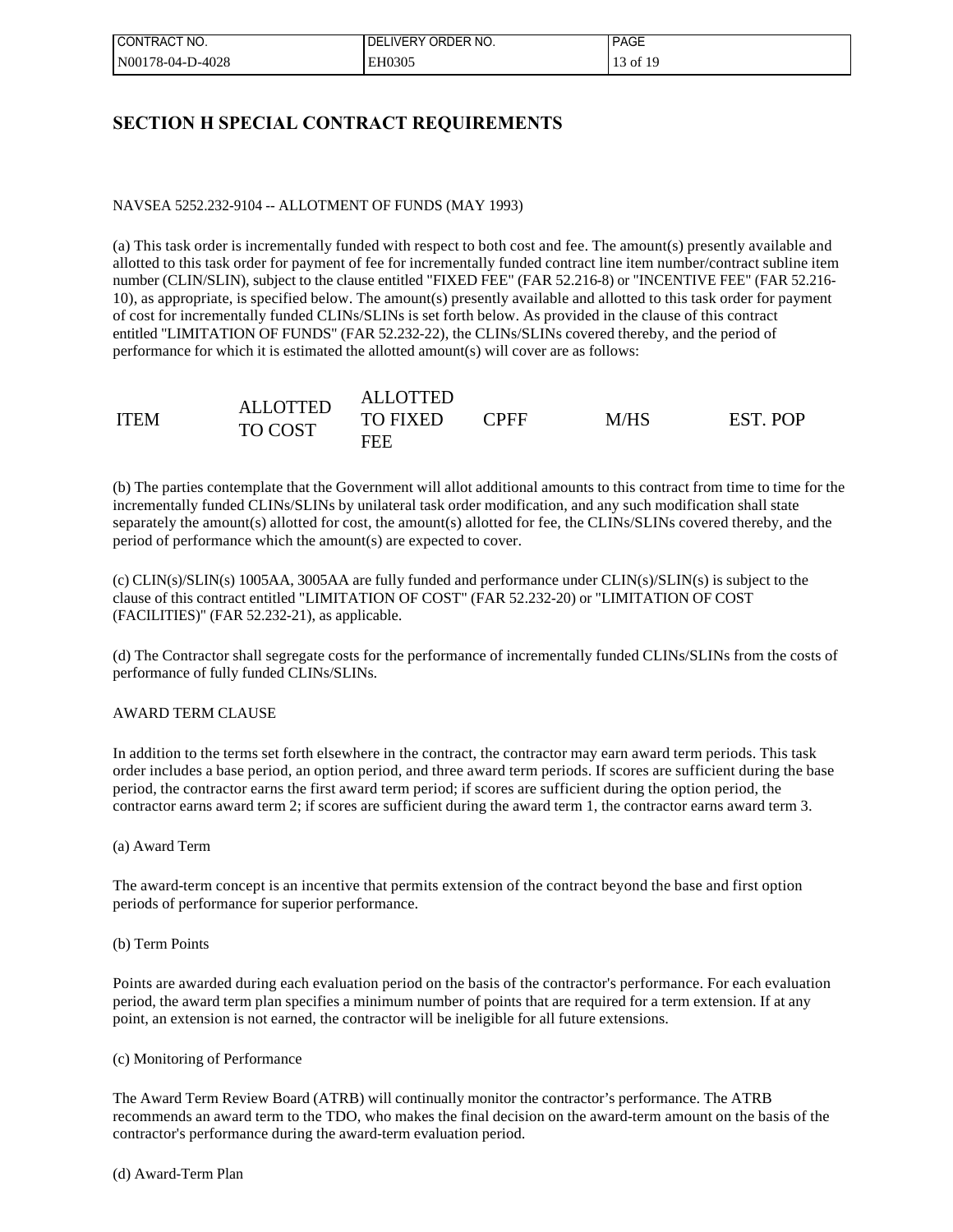| I CONTRACT NO.   | ELIVERY ORDER NO.<br>DEL | <b>PAGE</b> |
|------------------|--------------------------|-------------|
| N00178-04-D-4028 | EH0305                   | 14 of 19    |

The evaluation criteria, the associated points, and the associated award-term extensions are specified in the awardterm plan.

#### (e) Modification of Award-Term Plan

Changes may be made to the award-term plan at any time during contract performance, provided that both parties agree to them. If agreement cannot be reached on changes, the initial award-term plan remains in effect.

## (f) Self-Evaluation

The contractor will submit to the Contracting Officer, within 5 working days after the end of each award-term evaluation period, a brief written self-evaluation of its performance for that period. This self-evaluation shall be limited to 10 pages. It will be used in the ATRB's evaluation of the contractor's performance during this period.

#### (g) Disputes

Decisions regarding the award term, including—but not limited to— the amount of the award term, if any; the methodology used to calculate the award term; calculation of the award term; the supplier's entitlement to the award term; and the nature and success of the contractor's performance, are made by the TDO. These decisions are final and are not subject to dispute.

#### (h) Award-Term Extension

The contract period may be modified to reflect the TDO decision. The total contract ordering period, including extensions under this clause, will not exceed 5 years, or the time remaining on the SeaPort contracts, including exercised options. The award-term provision must be included in the solicitation and resulting TO. If at any time the contract period does not extend more than two years from the TDO decision, the operation of the award-term provision will cease and the ordering period will not extend beyond the term set at that time.

## (i) Necessary Condition Precedent:

(1) Fair and Reasonable Price as a Necessary Condition: The Contracting Officer must determine that the price set forth in the Task Order for the goods or services covered by the Task Order continues to be fair and reasonable for a given award term period. Such a decision is at the sole discretion of the Contracting Officer. A decision that the price is no longer fair and reasonable will result in the Government voiding any award terms earned. A determination regarding whether there is a continued need for the same goods or services may be made at any time.

(2) Option Exercise a necessary condition: If at any time the Government does not exercise an option, any previously awarded award term(s) shall be void.

(3) Continued Funds a Necessary Condition: The Contracting Officer must make a determination that sufficient funds are available before an award term that has been earned and retained may be become effective. The determination that sufficient funds are available does not constitute a finding that funds equal to the full total estimated cost of performance for a given year are available. Award term periods may be incrementally funded as permitted by law and regulation. In the event of incremental funding, the clause entitled LIMITATION OF FUNDS (FAR 52.232-22 (April 1984) shall apply. The decision that sufficient funds are available is at the sole discretion of the Contracting Officer. Resources available to the program manager are subject to the managerial discretion of the program manager and a decision that sufficient funds are not available for this Task Order may be made even if there are funds available to the program office. A determination regarding the availability of funds may be made at any time.

(4) Continued Requirement a necessary condition: The Contracting Officer must determine that a continued need for the same goods and services covered by this Task Order exists for a given award term period. Such a decision is at the sole discretion of the Contracting Officer. A decision that the requirement has changed or that a requirement for the same goods or services no longer exists will result in the Government voiding any award terms earned. A determination regarding whether there is a continued need for the same goods or services may be made at any time.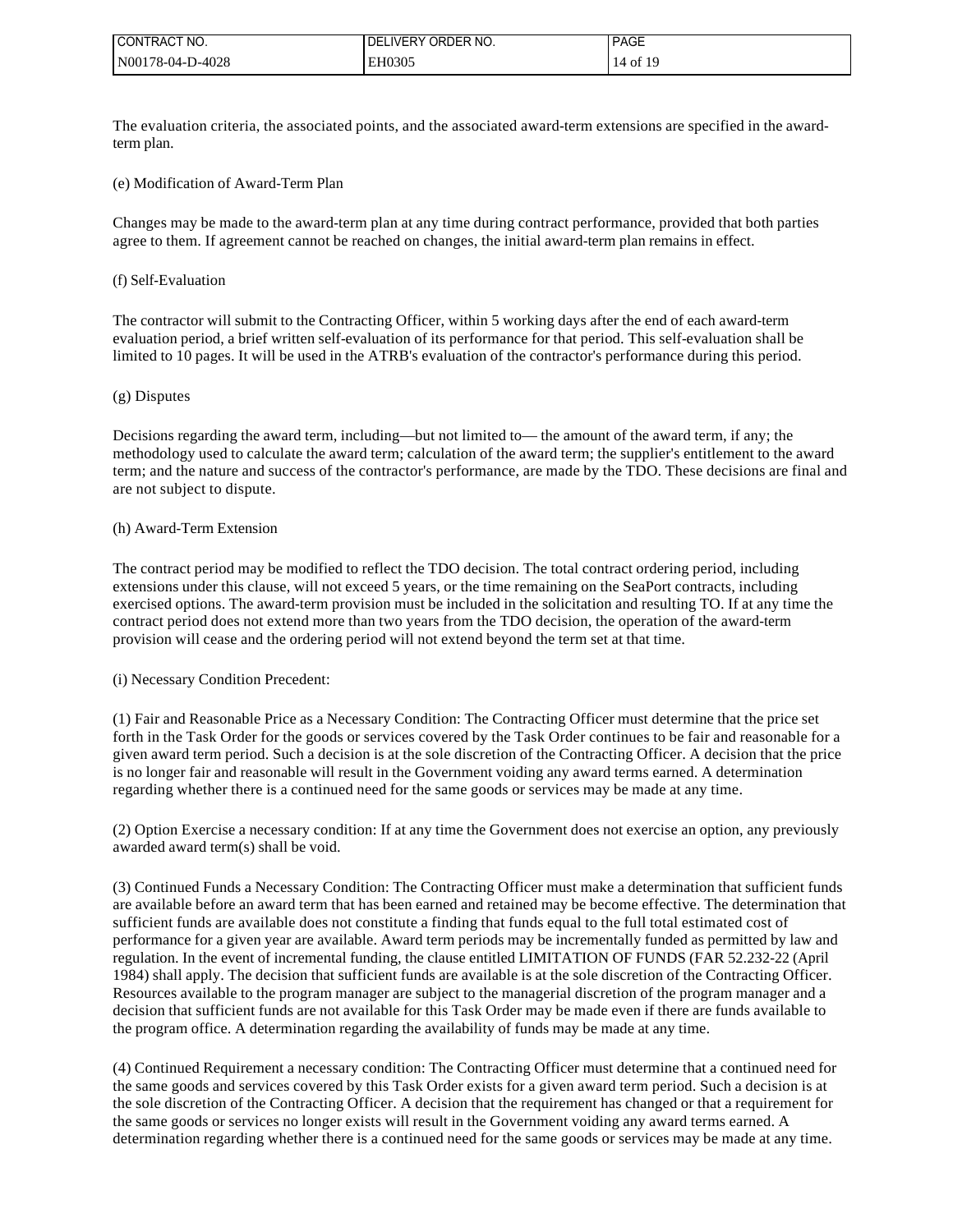| CONTRACT NO.     | I DELIVERY ORDER NO. | <b>PAGE</b> |
|------------------|----------------------|-------------|
| N00178-04-D-4028 | EH0305               | 15 of 19    |

(j) Failure of Earned Award Terms not a Termination: If at any time the Government does not authorize performance of a previously awarded award term, the subsequent terms shall be considered void. The contractor shall not be entitled to any costs arising out of or related to those award terms that are made void by virtue of the operation of this clause. An award term decision that an already earned award term has not been retained is not a termination for convenience. A decision by the Contracting Officer that any of the necessary conditions has not been satisfied is not a termination for convenience. For example, if the contractor has earned two award terms but the Government fails to exercise the option for the forth year of the Task Order, then the Task Order shall end at the completion of the period of performance for the third year.

(k) Contractor Right to Decline: The contractor retains the right to decline any award term earned, even after award and/or retention, prior to 15 months before the start of an award term year. The Contractor must notify the Contracting Officer in writing prior to 15 months before the start of the award term year of its desire not to perform the next award term year. Failure to so notify the Contracting Officer may result in a default termination if the Contractor fails to perform an award term that the Government has authorized. In the event the Contractor elects its right to decline an earned award term, all award terms shall be void.

(l) Extension of the Task Order: The Contracting Officer will unilaterally modify the Task Order to extend the period of performance when each of the following conditions apply:

1) an award term earned has been retained;

2) the Government has a continuing requirement for the good(s) or service(s) covered;

3) the price established for the covered line items remains fair and reasonable;

4) appropriated funds are available;

5) the Contractor has not expressly stated in writing that it is unwilling to perform an award term no later than fifteen months before the beginning of an award term period.

## AWARD TERM PLAN

## 1.0 Introduction

This is the basis for evaluation of the contractor's performance and for presenting an assessment of that performance to the term-determining official (TDO). The evaluation for the number of term points to be awarded will begin at the start of the Task Order.

Award-term contracting is effective when performance metrics are objective, a long-term business relationship is of value to the government and to the contractor, and the expected outcomes are known up-front. The specific criteria and procedures used for assessing the contractor's performance and for determining the award term earned are described herein. All TDO decisions regarding the award-term points—including, but not limited to, the number of points, if any; the methodology used to calculate the points; the calculation of the points; the contractor's entitlement to the points: and the nature and success of the contractor's performance—are final and not subject to dispute.

The award term will be provided to the supplier through unilateral task order modifications based upon points earned as determined by the TDO.

## 2.0 Organization

The award-term organization includes the TDO and an Award-Term Review Board (ATRB) consisting of a chairperson, members, and the Contracting Officer.

## 3.0 Responsibilities

a. Term-Determining Official. The TDO approves the award-term plan and any significant changes to it. The TDO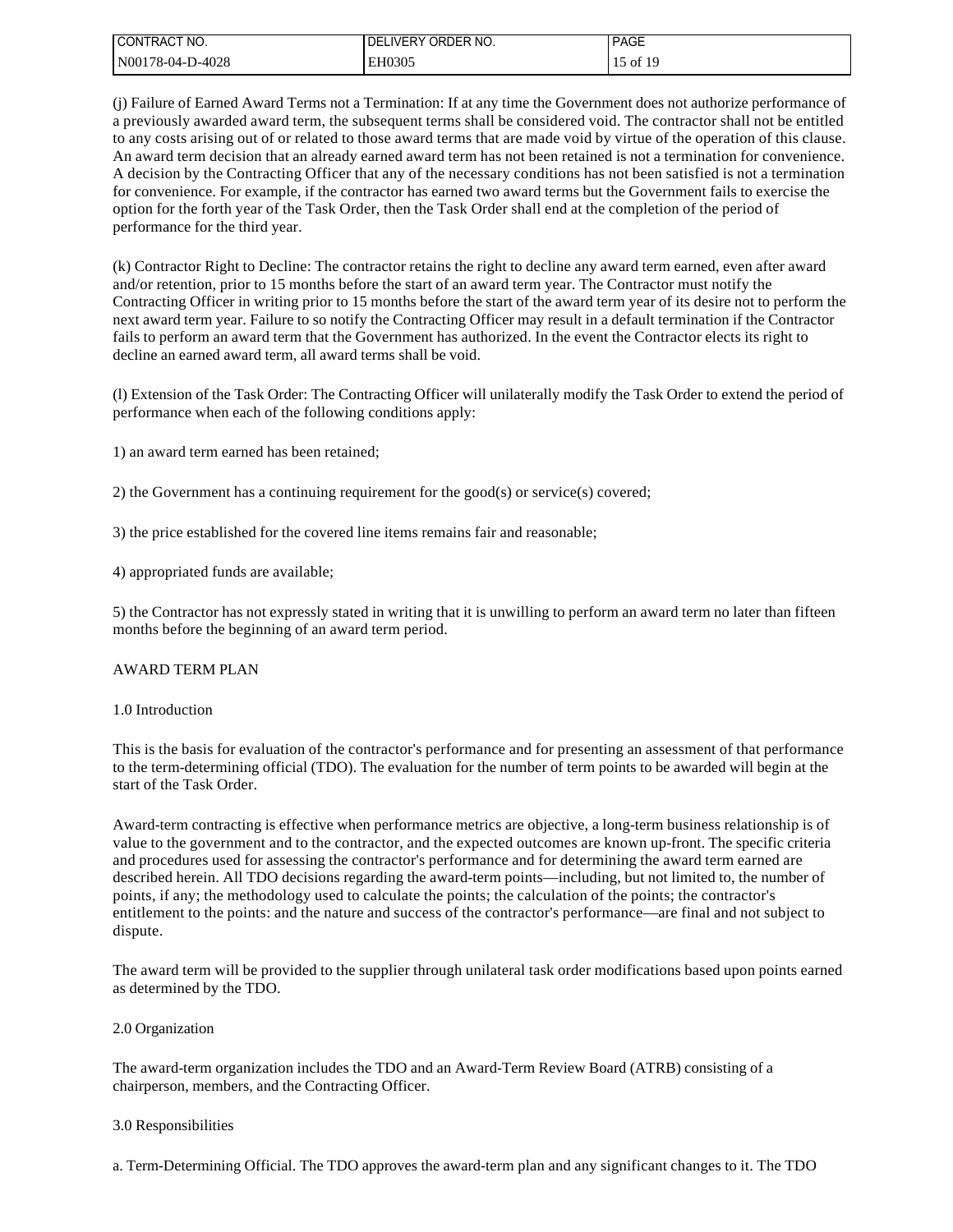| I CONTRACT NO.   | <b>'LIVERY ORDER NO.</b><br>DEL | <b>PAGE</b> |
|------------------|---------------------------------|-------------|
| N00178-04-D-4028 | EH0305                          | 16 of 19    |

reviews the recommendations of the ATRB, considers all pertinent data, and determines the earned award-term points for each evaluation period. The TDO appoints the ATRB chairperson.

b. Award-Term Review Board Chairperson. The ATRB chairperson chairs the meetings of the ATRB. The ATRB chairperson briefs the TDO on recommended earned term amounts and the contractor's overall performance and recommends any award-term plan changes to the TDO.

c. Award-Term Review Board. ATRB members review the contractor's performance, consider all information from pertinent sources, and arrive at the earned award-term points recommendation to be presented to the TDO. The ATRB will also recommend any necessary changes to this plan.

e. Contracting Officer. The contracting officer is the liaison between contractor and government personnel. Subsequent to the TDO decision, the Contracting Officer modifies the Task Order period of performance, if necessary, to reflect the decision.

## 4.0 Award-Term Processes

a. Available Award-Term Points. The earned award-term points will be based on the contractor's performance during each evaluation period. The available points for each evaluation period are shown in the award term clause. A score of 85 points is required for a single award term extension.

b. Evaluation Criteria. If the Contracting Officer does not give specific notice in writing to the contractor of any change to the evaluation criteria prior to the start of a new evaluation period, then the same criteria listed for the preceding period will be used in the following award-term evaluation period. Modifications to the plan shall take effect in the next evaluation period. The evaluation criteria and weighting that will be used if no further criteria is provided is as follows:

Quality of Work /Schedule: 40%

Cost Performance: 30%

Organization and Management: 30%

Unsatisfactory Performance: Contractor's performance of most contract tasks is inadequate and inconsistent. Quality, responsiveness, and timeliness in many areas require attention and action. Corrective actions have not been taken or are ineffective.

Award Term Points: 0 – 40

Satisfactory Performance: Contractor's performance of most contract tasks is adequate with some tangible and intangible benefits to the Government due to contractor's effort or initiative. Although there are areas of better performance, these are more or less offset by lower-rated performance in other areas.

Award Term Points: 41-80

Excellent Performance: Contractor's performance of virtually all contract tasks is consistently noteworthy and provides numerous significant, tangible or intangible, benefits to the Government (e.g., improved quality, responsiveness, increased timeliness, or generally enhanced effectiveness of operations). The few areas for improvement are all minor. There are no recurring problems. Contractor's management initiates effective corrective action whenever needed.

Award Term Points: 81-100

c. End-of-Period Evaluation: The contractor presents its self-assessment to the contracting officer within 5 working days after the end of the evaluation period. This written assessment of the contractor's performance throughout the evaluation period may also contain any information that could be reasonably expected to assist the ATRB in evaluating its performance. The self-assessment may not exceed 10 pages. The ATRB submits its evaluation to the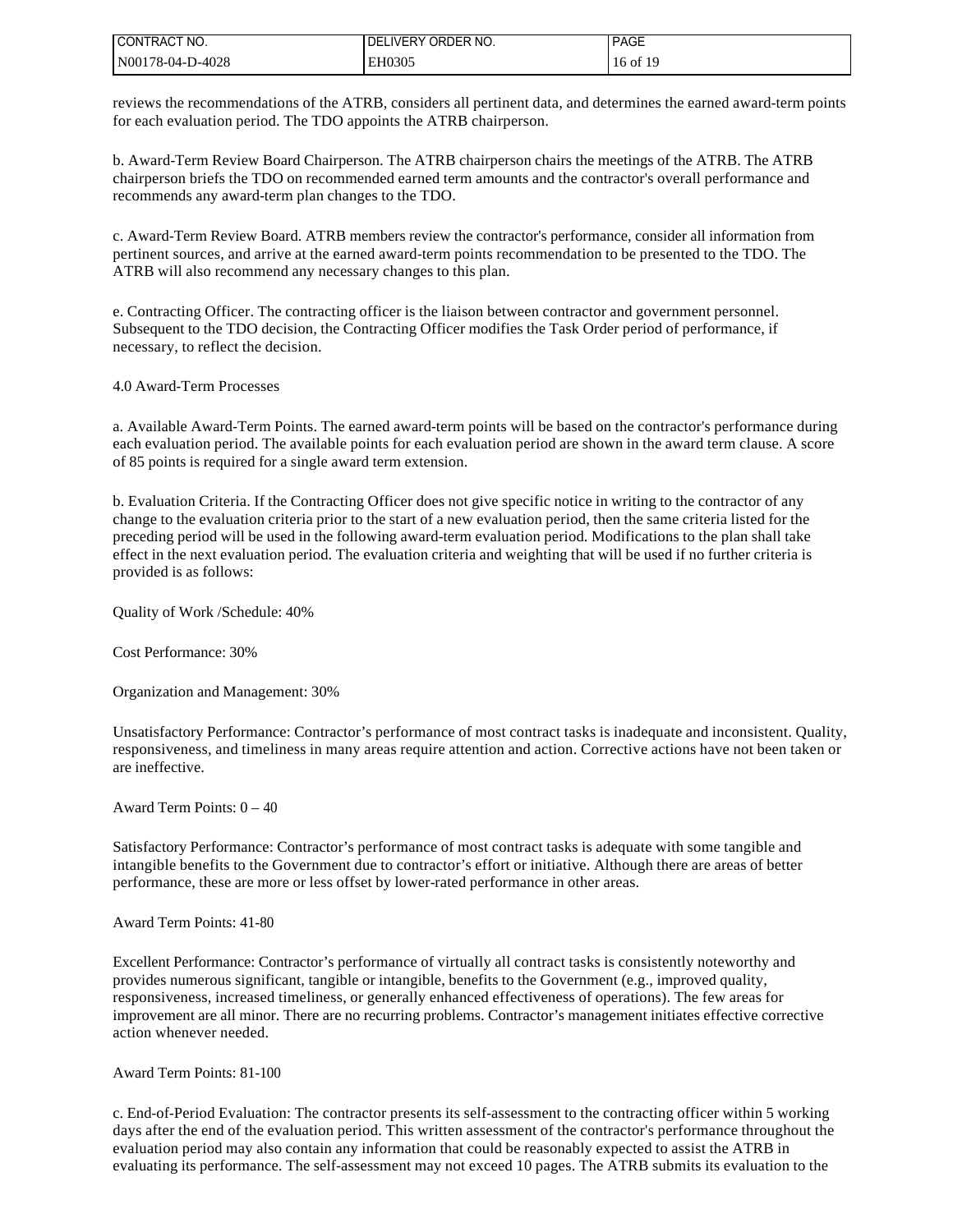| I CONTRACT NO.   | I DELIVERY ORDER NO. | <b>PAGE</b> |
|------------------|----------------------|-------------|
| N00178-04-D-4028 | EH0305               | 17 of 19    |

TDO 25 calendar days after the end of the evaluation period. The TDO determines the overall award-term points for the evaluation period within 45 calendar days after each evaluation period. The TDO letter informs the contractor of the earned award-term points. Upon the award of sufficient award term-points, the contracting officer issues a contract modification within 15 calendar days after the TDO's decision is made authorizing an award extension.

5.0 Award-Term Plan Change Procedure

The TDO may unilaterally change this plan prior to the beginning of an evaluation period. In addition, the contractor may recommend changes to the plan no later than 30 days prior to the beginning of the new evaluation period. The contractor will be notified of changes to the plan by a modification to the task order, before the start of the affected evaluation period. Changes to this plan that are applicable to a current evaluation period will be incorporated by the mutual consent of both parties.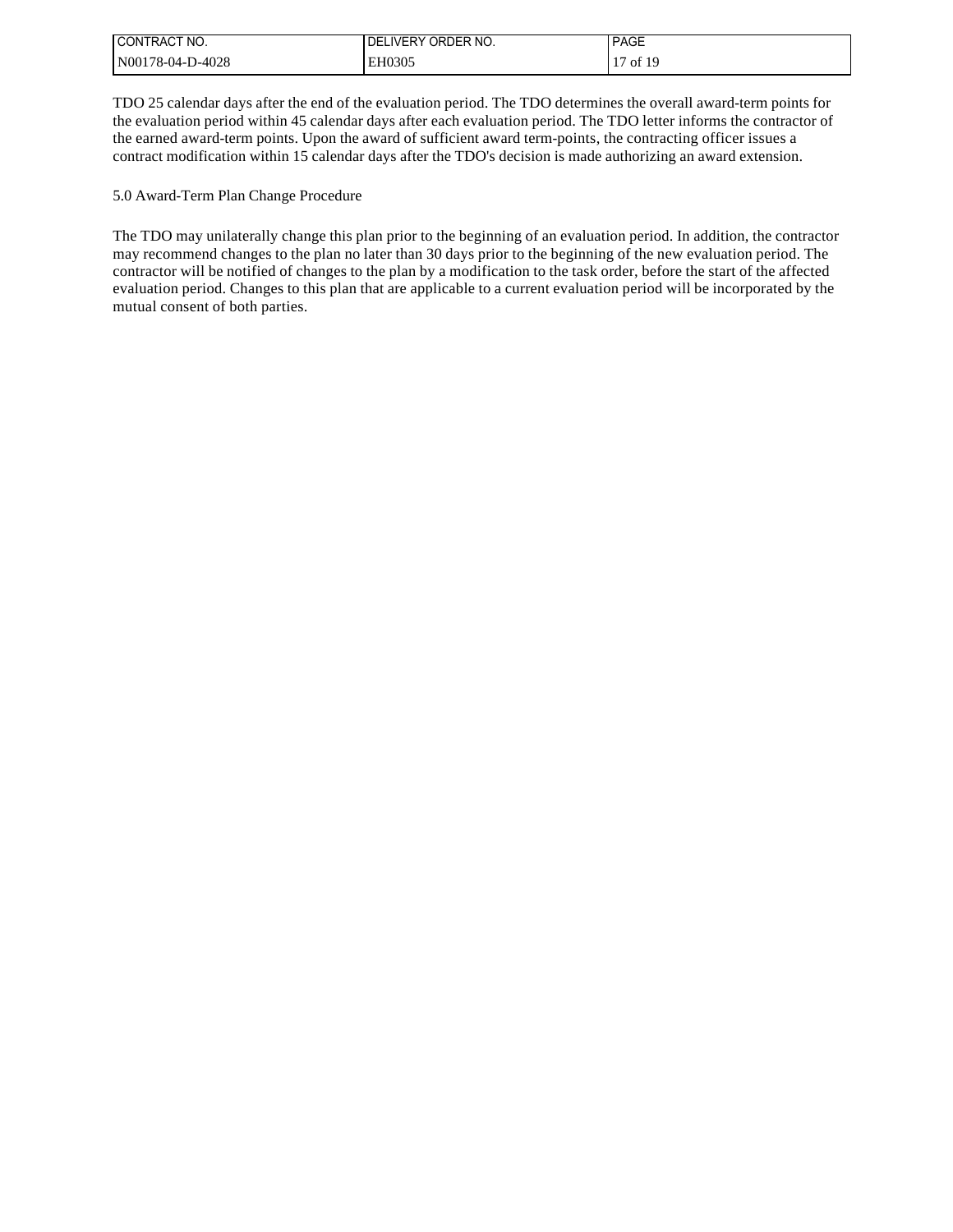| I CONTRACT NO.   | ELIVERY ORDER NO.<br>DEI | <b>PAGE</b> |
|------------------|--------------------------|-------------|
| N00178-04-D-4028 | EH0305                   | 18 of 19    |

## **SECTION I CONTRACT CLAUSES**

52.217-9--Option to Extend the Term of the Contract (MAR 2000)

a) The Government may extend the term of this delivery order by written notice(s) to the Contractor within the periods specified below. If more than one option exists, each option is independent of any other option, and the Government has the right to unilaterally exercise any such option whether or not it has exercised other options.

Item Latest Option Exercise Date

| 0001BA |  | 1 Dec 2006 |
|--------|--|------------|
| 0003BA |  | 1 Dec 2006 |
| 0001CA |  | 1 Dec 2007 |
| 0003CA |  | 1 Dec 2007 |
| 0001DA |  | 1 Dec 2008 |
| 0003DA |  | 1 Dec 2008 |
| 0001EA |  | 1 Dec 2009 |
| 0003EA |  | 1 Dec 2009 |

(b) If the Government exercises this option, the extended contract shall be considered to include this option clause.

(c) The total duration of this contract, including the exercise of any options under this clause, shall not exceed 5 years.

52.222-41 Service Contract Act (1965)

52.222-41 Service Contract Act (1965)

52.222-41 Service Contract Act (1965)

52.222-41 Service Contract Act (1965)

52.222-41 Service Contract Act (1965)

52.222-41 Service Contract Act (1965)

52.222-41 Service Contract Act (1965)

52.222-41 Service Contract Act (1965)

52.222-41 Service Contract Act (1965)